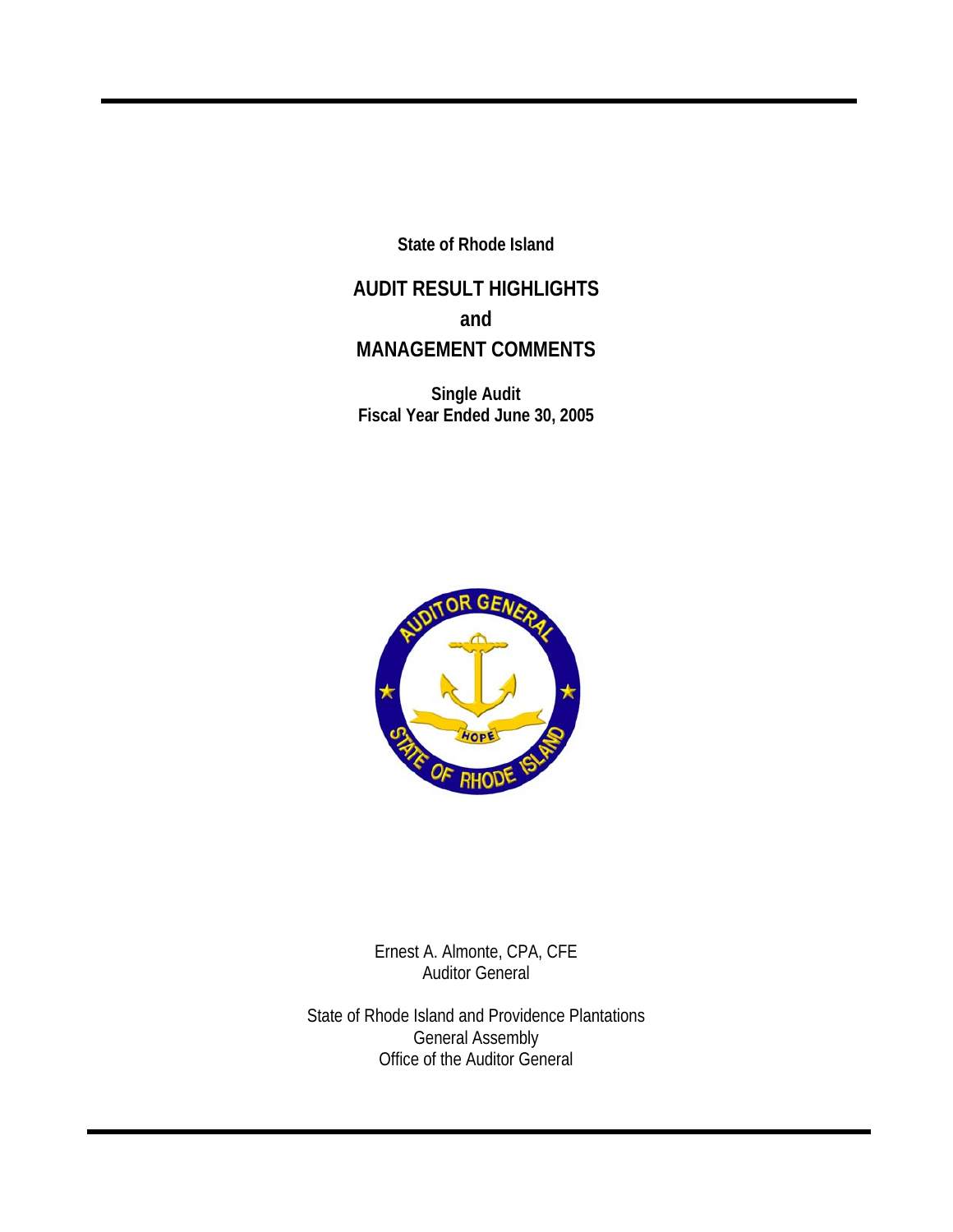

STATE of RHODE ISLAND and PROVIDENCE PLANTATIONS

GENERAL ASSEMBLY

OFFICE OF THE AUDITOR GENERAL

♦ *Integrity*

♦ *Reliability*

♦ *Independence*

♦ *Accountability*

ERNEST A. ALMONTE, CPA, CFE Auditor General ernest.almonte@oag.ri.gov

March 17, 2006

## JOINT COMMITTEE ON LEGISLATIVE SERVICES:

SPEAKER William J. Murphy, Chairman

Senator Joseph A. Montalbano Senator Dennis L. Algiere Representative Gordon D. Fox Representative Robert A. Watson

 We have completed our Single Audit of the State for the fiscal year ended June 30, 2005 and have issued our *Single Audit Report* separately. This communication supplements the *Single Audit Report* and includes audit result highlights as well as management comments and related recommendations. In our opinion, these management comments, while less significant than findings included in the *Single Audit Report*, still warrant communication and the attention of the State's management.

Sincerely,

rnevt A. Almonte

Ernest A. Almonte, CPA, CFE Auditor General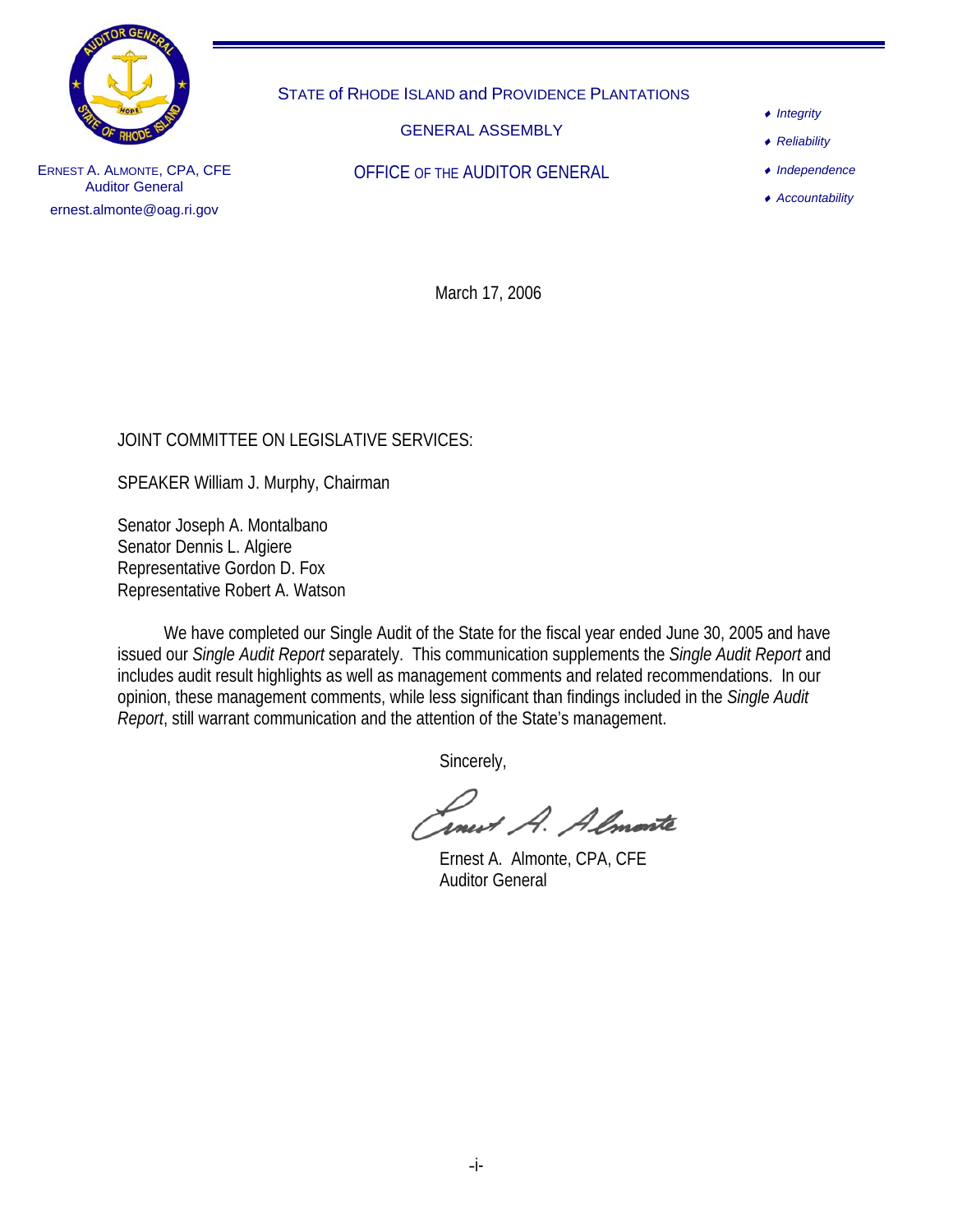# **Table of Contents**

|                                                                                                                                 | Page                    |
|---------------------------------------------------------------------------------------------------------------------------------|-------------------------|
| Overview                                                                                                                        | 1                       |
| Discussion of the Significance of the Audit Results                                                                             | 2                       |
| Conclusion                                                                                                                      | 3                       |
| Fiscal 2005 Reportable Conditions by Functional Impact Area                                                                     | 4                       |
| <b>Management Comments - Fiscal 2005</b><br><b>Fraud Risk Factors</b>                                                           |                         |
|                                                                                                                                 | 6                       |
| <b>Accounting for Infrastructure Assets</b><br>Disclosure of Deposit and Investment Risks                                       | 6<br>7                  |
| Government-wide statements - Accounting for Debt Premiums, Discounts and                                                        |                         |
| <b>Issuance Costs</b>                                                                                                           | 7                       |
| State Budget                                                                                                                    | $\overline{7}$          |
| Revenue Recognition                                                                                                             | 8                       |
| Comprehensive Annual Financial Report - Management's Discussion and Analysis                                                    | 9                       |
| <b>Medicaid Claims Liability Estimation Process</b>                                                                             | 9                       |
| Reporting Debt Service Expenditures                                                                                             | 10                      |
| <b>Transactions with Component Units</b>                                                                                        | 10                      |
| Comprehensive Annual Financial Report - Component Unit Note Disclosure                                                          | 11                      |
| <b>Taxation - Estimated Receivables</b>                                                                                         | 11                      |
| Taxation - Corporate Tax Refunds Miscoding<br>Taxation - Writeoffs                                                              | $12 \overline{ }$<br>12 |
|                                                                                                                                 | 12                      |
| Taxation - Accounting for the Distribution of Motor Fuel Taxes<br>Taxation - Controls over the Recording of Accounts Receivable |                         |
| <b>Correction Adjustments</b>                                                                                                   | 13                      |
| Taxation - Reconciliation of Cash Receipts Posted to the Taxation Mainframe                                                     |                         |
| System with RISAIL                                                                                                              | 13                      |
| Taxation - W-3 Reconciliations                                                                                                  | 13                      |
| Allowance for Uncollectible Accounts - Department of Labor and Training                                                         | 14                      |
| Recording Cash Receipts - Department of Labor and Training                                                                      | 14                      |
| Improving Cash Reconciliation Efficiency                                                                                        | 14                      |
| <b>Coordinated Financial Management</b><br>Subrecipient Monitoring - Review of Single Audit Reports                             | 15<br>16                |
| Drawdowns of Federal Funds                                                                                                      | 17                      |
|                                                                                                                                 |                         |
| Accounting Standards Impacting the State's Future Financial Reporting                                                           | 18                      |
| <b>Corrective Action Plan</b>                                                                                                   | 21                      |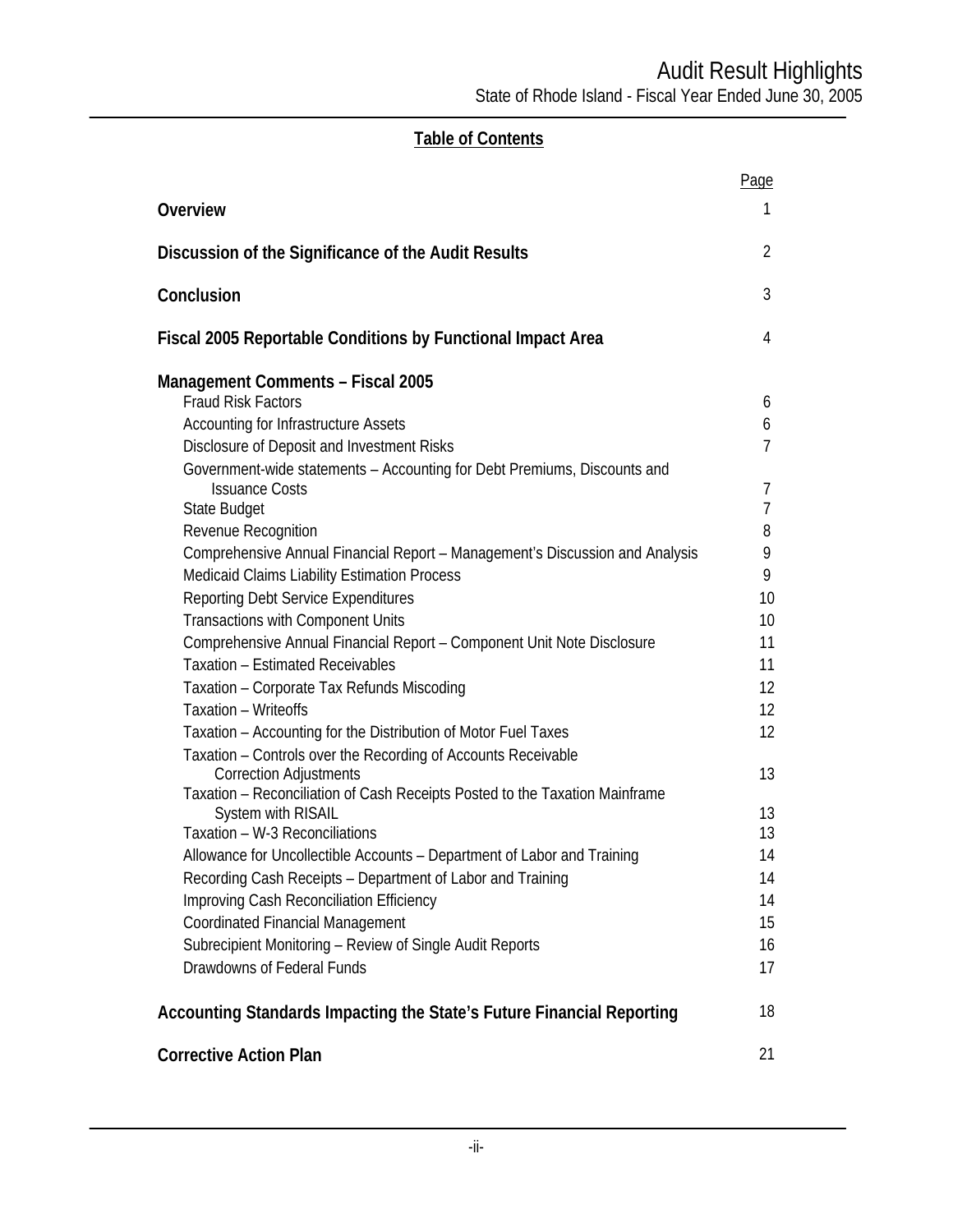#### **OVERVIEW**

We performed a comprehensive audit of the State of Rhode Island for the fiscal year ended June 30, 2005. The State's basic financial statements and our *Independent Auditor's Report* thereon are presented in the *State's Comprehensive Annual Financial Report*. The *Single Audit Report* includes the State's basic financial statements, our report on internal control over financial reporting and compliance, and our opinion on compliance with requirements applicable to each major federal program and our report on internal control over compliance. The *Single Audit Report*, required by federal law, also includes findings and recommendations, relating to both the financial statements and the administration of federal programs, deemed to be reportable conditions, instances of material noncompliance, or matters required to be reported by OMB Circular A-133. The results of our audit, as communicated in various opinions, reports, and findings and recommendations, are summarized below:

#### *Financial Statements –*

 We opined on the fairness of presentation of the State's basic financial statements (government-wide, major funds and aggregate remaining fund information). Our opinions were qualified because:

*Government-wide financial statements – governmental activities -* 

o Capital assets reported on the governmental activities financial statements are incomplete. Due to insufficient inventories of capital assets and weaknesses in accounting controls, we were unable to satisfy ourselves as to the carrying value of the furniture and equipment, depreciable intangible, and building improvement categories of capital assets and related depreciation.

#### *Fund financial statements –*

- o We could not satisfy ourselves as to the completeness of accounts payable and federal receivables (amounts due from other governments and agencies) and the related expenditures and federal revenue reported for the Intermodal Surface Transportation Fund (a major fund).
- o Outstanding encumbrances at June 30, 2005 were not presented as a reserved component of fund balance within the State's major and non-major governmental funds.

Our opinions on the State's business–type activities and the aggregate discretely presented component units included within the government-wide financial statements were unqualified.

- □ We issued a report on internal control over financial reporting and on compliance and other matters based on an audit of financial statements performed in accordance with *Government Auditing Standards.* This report references twenty-eight reportable conditions of which 17 are considered material weaknesses in control over financial reporting. A table on pages 4 and 5 demonstrates the wide-ranging impact of the reportable conditions on multiple functional areas of the State's operations. These reportable conditions and related recommendations are included in the State's *Single Audit Report* for the year ended June 30, 2005.
- We presented twenty-four (24) management comments and recommendations (included herein beginning on page 6) intended to improve internal control or enhance compliance with laws, regulations or contracts. In addition, we communicated one management comment relating to the operations of the Division of Taxation separately and confidentially to avoid any unintended impact on taxpayer compliance. These management comments are less significant findings than those considered to be reportable conditions, yet, in our opinion still warrant communication and the attention of the State's management.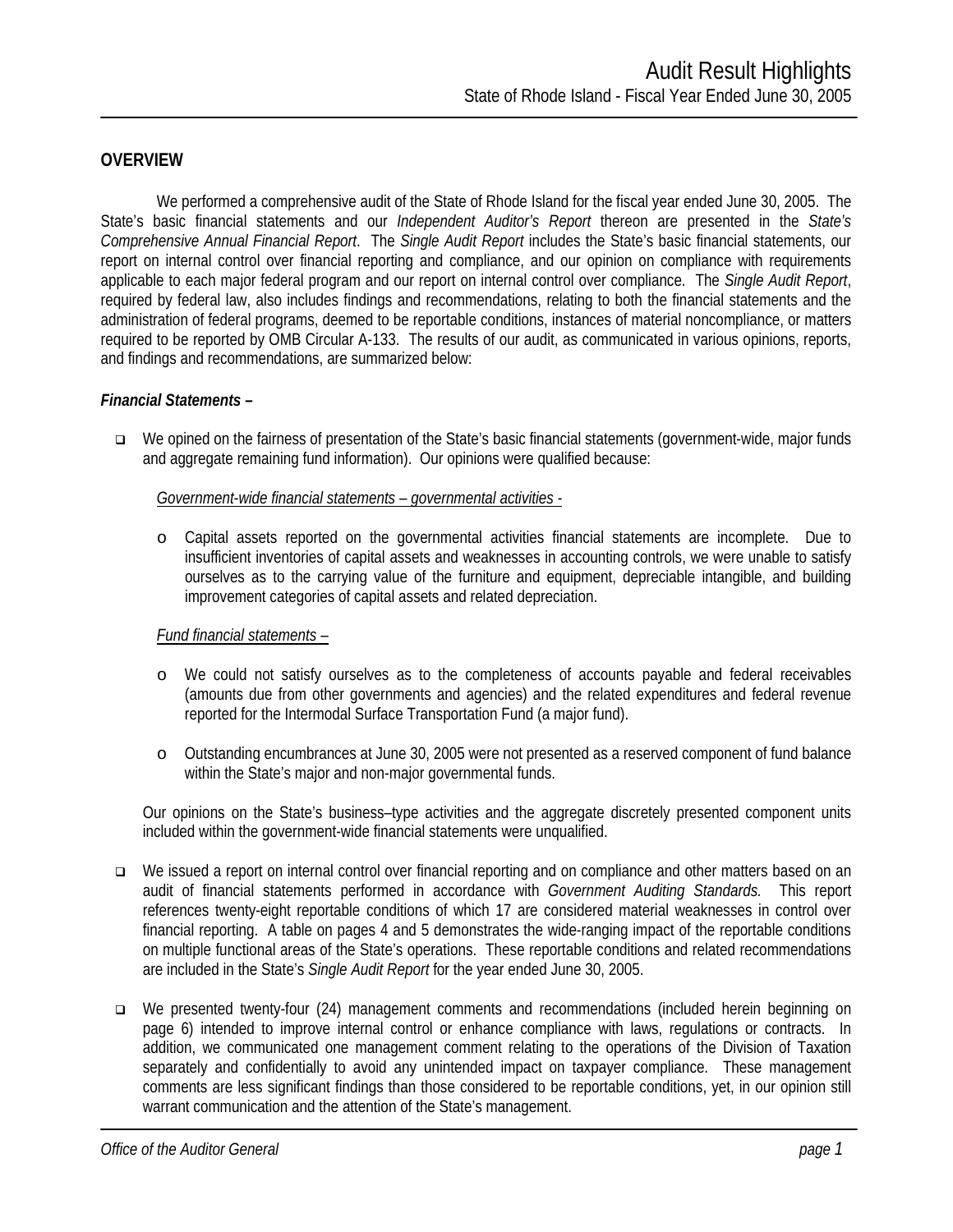#### *Federal Programs –*

 We issued a report on compliance with requirements applicable to each major federal program and on internal control over compliance in accordance with OMB Circular A-133. This report references 46 reportable conditions of which 6 are considered material weaknesses in internal control over compliance with federal requirements. Material noncompliance was reported for five major federal programs. These instances of noncompliance, reportable conditions, and related recommendations are included in the State's *Single Audit Report* for the year ended June 30, 2005.

#### **DISCUSSION OF THE SIGNIFICANCE OF THE AUDIT RESULTS**

Beginning with fiscal 2002, the State's ability to generate reliable and timely financial statements has been seriously compromised. This was mainly caused by:

- an inadequate accounting system that does not meet the State's financial reporting and operational needs;
- serious control weaknesses that complicate financial reporting and impede efficient audits;
- insufficient personnel resources allocated to accounting and financial reporting matters;
- a long-standing lack of investment in and management attention to building financial controls and systems that support financial reporting; and
- increasingly complex accounting and financial reporting guidelines promulgated by the Governmental Accounting Standards Board that continually raise the financial reporting standard to which the State is held.

Progress began during fiscal year 2005 towards addressing many of these long-standing issues. The State began dedicating more personnel resources and focus on issues identified in past audits as well as the preliminary planning for the implementation of an integrated accounting system. Although the majority of the reportable conditions still existed during fiscal 2005, important steps were taken towards the future implementation of many of the recommendations made in past audits.

In addition, preparation and audit of the State's financial statements were completed within eight months of the fiscal year-end, representing a significant improvement over prior years. While notable, this was largely achieved through special focus and dedication of resources to the task rather than through improvement in systems that support financial reporting. The goal for the future, which is consistent with the State's current efforts to implement an integrated accounting system, is to improve and automate the data systems that support financial reporting thereby improving both the timeliness and quality of information.

As the findings included in the *Single Audit Report* and these additional management comments indicate, the State still faces a significant challenge in reforming the State's financial systems and processes, as well as improving the overall security of the State's information technology resources. The State must continue to devote the resources necessary to ensure that many of the issues impacting the current accounting system are resolved with the implementation of a new integrated accounting system planned for fiscal 2007. Further, the State will need to further expedite its year-end financial reporting process if it hopes to have audited financial statements available within six months after the fiscal year end.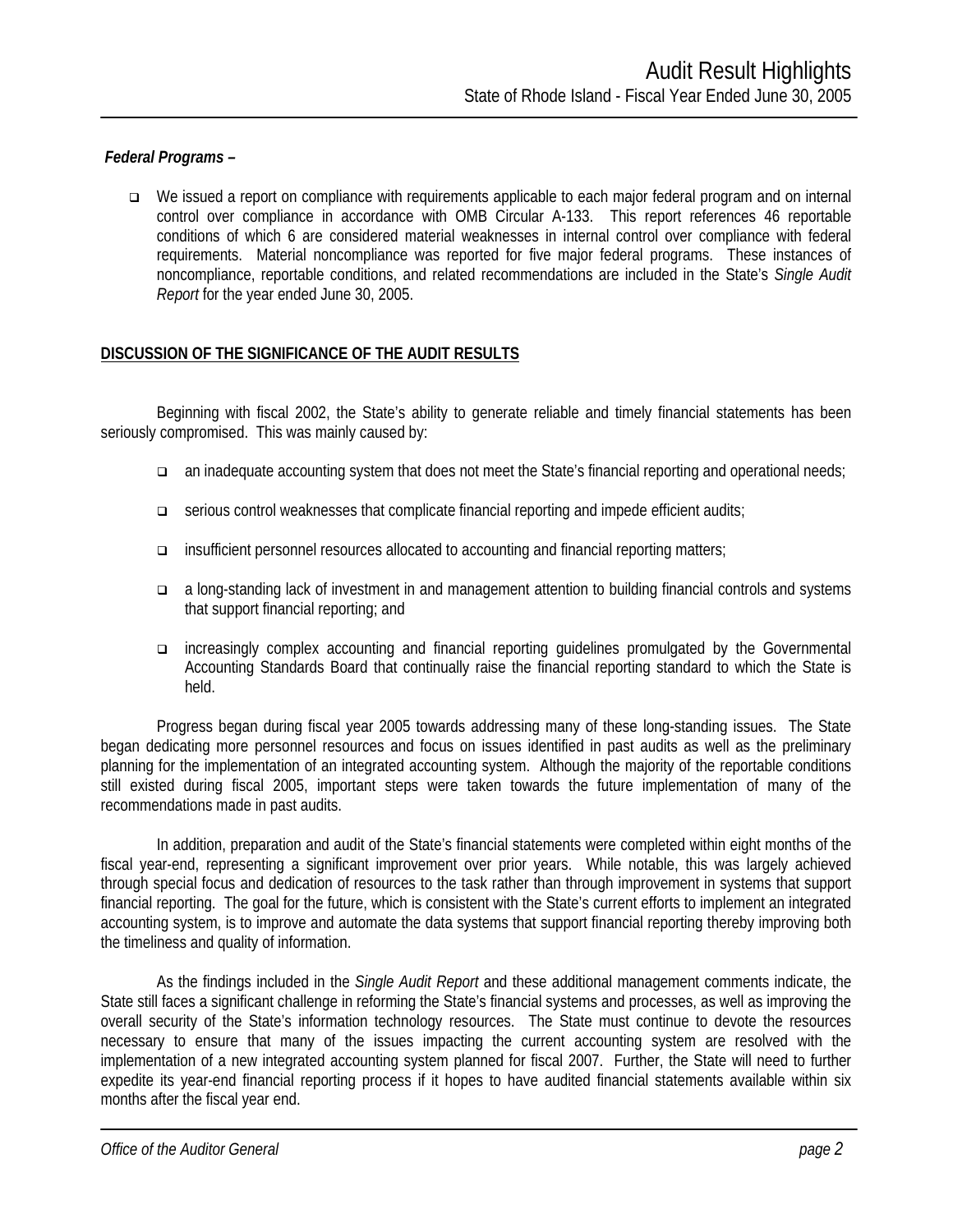Three important themes underlie many of the fiscal 2005 findings and recommendations --

- management is responsible for preparing financial statements in accordance with generally accepted accounting principles;
- management is responsible for establishing and maintaining internal control that will, among other things, initiate, record, process, and report transactions (as well as events and conditions) consistent with management's assertions embodied in the financial statements; and
- management's reliance on information technology necessitates the implementation of comprehensive systems security policies and procedures designed to ensure data integrity and reliability and protect data from loss or corruption.

Significant deficiencies in the design and operations of internal control over financial reporting (reportable conditions and material weaknesses) are described in detail in the reportable conditions included in the *Single Audit Report*. The management comments included herein are "second tier" findings which in many instances are important control issues that represent less risk to financial reporting than those deemed reportable conditions and material weaknesses.

The State appropriately desires to continue to decrease the time required to publish audited financial statements. However, consideration must be given to the impact of the multiple control weaknesses that have not been addressed and continued to exist during fiscal 2005. These control weaknesses not only complicate the accumulation of data for financial reporting purposes but prevent a controls driven audit approach where the focus is on assessing the reliability of the State's controls thereby relying on information produced under the control structure. Instead, we are forced to adopt a more substantive audit approach, which ultimately requires more audit effort thereby lengthening the audit timeframe.

#### **CONCLUSION**

Deficiencies in the State's financial reporting and management capabilities have multiple causes, many of which have been long-standing. Our audit recommendations have focused on the fact that an effective solution to these issues must be multi-faceted, requiring the State to invest increased personnel and financial system resources.

The State's focus and dedication to resolving these long-standing issues are positive signs for the future. During fiscal 2005, the State began to implement a plan to improve the State's long-term financial reporting and management capabilities. This plan includes the dedication of significant investments in personnel and an integrated accounting system.

In conclusion, the State must continue its emphasis and related investment in financial management and reporting. If continued, the benefits of these investments should not only improve the timeliness of financial reporting, but should significantly enhance the State's overall financial management.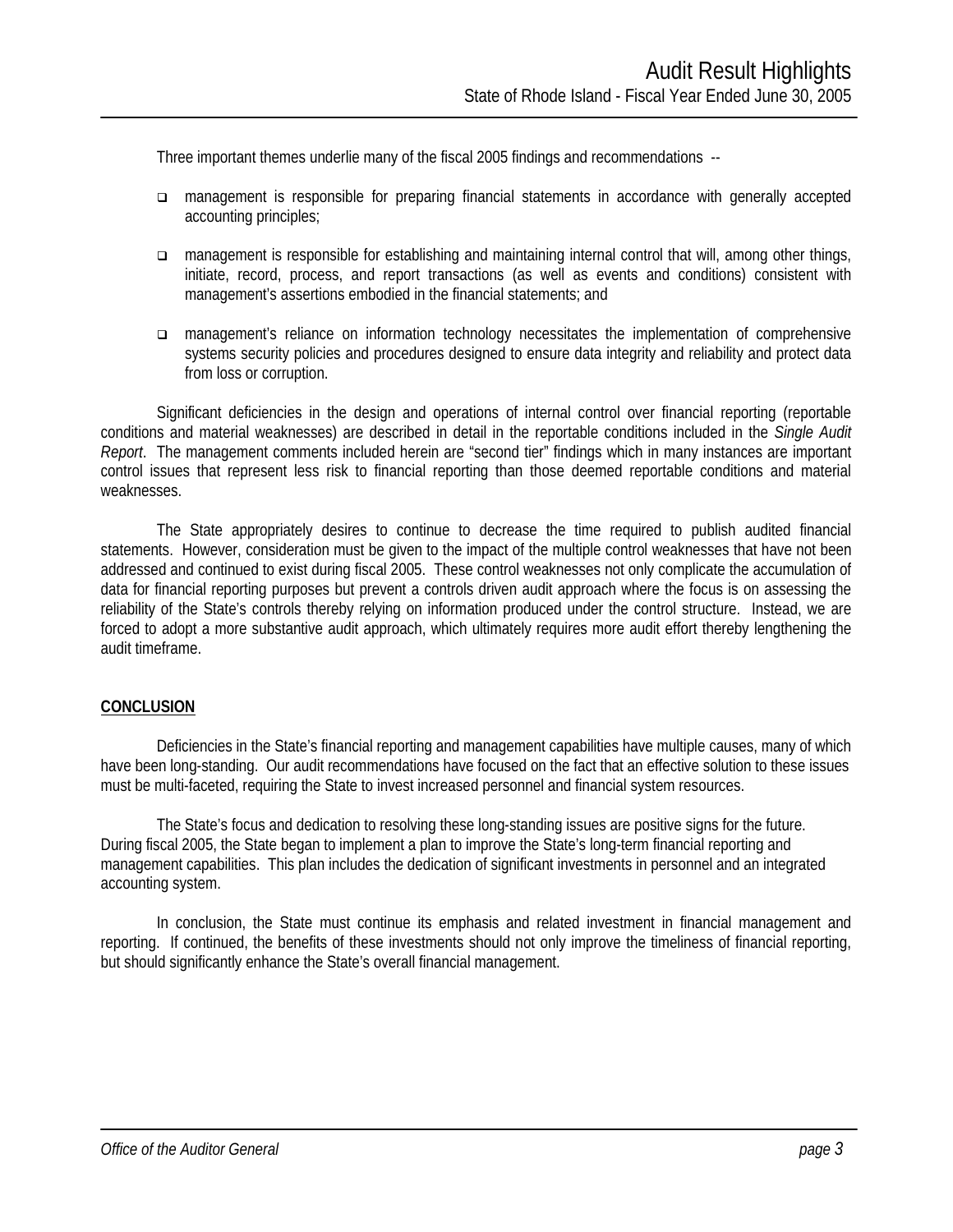|            |                                                                                                              |                                          | <b>Functional Impact Area</b>        |                               |                         |                                          |                                                         |                                                             |  |  |
|------------|--------------------------------------------------------------------------------------------------------------|------------------------------------------|--------------------------------------|-------------------------------|-------------------------|------------------------------------------|---------------------------------------------------------|-------------------------------------------------------------|--|--|
| Finding    | <b>Description</b>                                                                                           | <b>Material</b><br>Weakness <sup>2</sup> | <b>Financial</b><br><b>Reporting</b> | <b>Accounting</b><br>Controls | Financial<br>management | Asset<br>Management<br>and<br>Protection | <b>Information</b><br><b>Systems</b><br><b>Security</b> | Compliance<br><b>With Laws</b><br>and<br><b>Regulations</b> |  |  |
| $2005 - 1$ | Controls Over Accounting and Financial Reporting - Statewide<br><b>Accounting System</b>                     |                                          |                                      |                               |                         | ш                                        |                                                         |                                                             |  |  |
| $2005 - 2$ | <b>Controls Over Accounting Transactions - RISAIL Accounting</b><br>System                                   |                                          |                                      |                               |                         |                                          |                                                         |                                                             |  |  |
| $2005 - 3$ | Monitoring Departmental Restricted and Operating Transfer<br><b>Accounts Within the General Fund</b>         |                                          |                                      |                               |                         |                                          |                                                         |                                                             |  |  |
| 2005-4     | Accounting Control over Investment Transactions                                                              |                                          | ш                                    | ш                             | H.                      | ш                                        |                                                         |                                                             |  |  |
| 2005-5     | Accounting and Physical Control over Capital Assets                                                          |                                          | ٠                                    | H                             | ш                       | П                                        |                                                         |                                                             |  |  |
| $2005 - 6$ | Control over Long-term Obligations                                                                           |                                          | ш                                    | ш                             | m                       |                                          |                                                         |                                                             |  |  |
| 2005-7     | Capital Leases                                                                                               |                                          | П                                    | <b>Ta</b>                     | m.                      | П                                        |                                                         |                                                             |  |  |
| $2005 - 8$ | Controls over Data Accumulated for Purposes of Financial Reporting<br>from Various State Information Systems |                                          |                                      |                               |                         |                                          |                                                         |                                                             |  |  |
| 2005-9     | Accounting Controls over Federal Revenue and Expenditures                                                    |                                          |                                      | H                             | m                       |                                          |                                                         |                                                             |  |  |
| 2005-10    | Encumbrances                                                                                                 |                                          | ٠                                    | ■                             | ш                       |                                          |                                                         |                                                             |  |  |
| 2005-11    | <b>Escrow Liability Balances</b>                                                                             |                                          | ш                                    | ш                             | m                       |                                          |                                                         |                                                             |  |  |
| 2005-12    | Taxation - Controls over Electronic Funds Transfer Receipts                                                  |                                          | ш                                    | ш                             |                         |                                          | ш                                                       |                                                             |  |  |
| 2005-13    | <b>RISAIL Access Controls</b>                                                                                |                                          | ٠                                    | H                             |                         |                                          | ш                                                       |                                                             |  |  |
| 2005-14    | <b>Controls Over Taxation Systems</b>                                                                        |                                          | ▄                                    | H                             |                         |                                          | a s                                                     |                                                             |  |  |
| 2005-15    | Controls Over Employee Payroll System                                                                        |                                          | ш                                    | ш                             |                         |                                          | ш                                                       |                                                             |  |  |
| 2005-16    | Comprehensive Disaster Recovery/Business Continuity Plan                                                     |                                          | ▄                                    | ■                             |                         | ш                                        | n.                                                      |                                                             |  |  |
| 2005-17    | Comprehensive Information Systems Security Policies and<br>Procedures                                        |                                          | ٠                                    | ■                             | ш                       | ш                                        |                                                         |                                                             |  |  |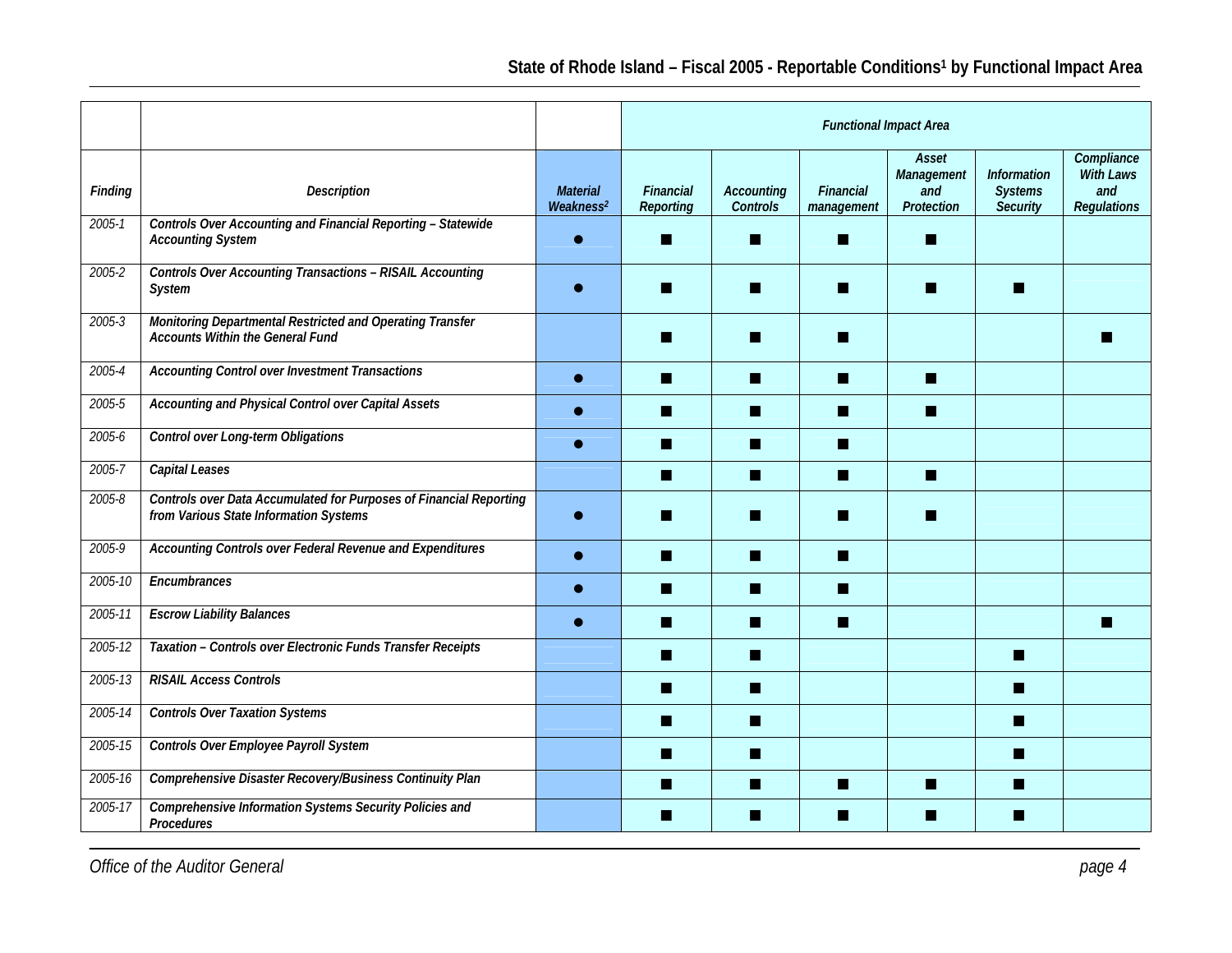|                |                                                                                                                           |                                          | <b>Functional Impact Area</b> |                                      |                         |                                          |                                                         |                                                      |  |  |
|----------------|---------------------------------------------------------------------------------------------------------------------------|------------------------------------------|-------------------------------|--------------------------------------|-------------------------|------------------------------------------|---------------------------------------------------------|------------------------------------------------------|--|--|
| <b>Finding</b> | <b>Description</b>                                                                                                        | <b>Material</b><br>Weakness <sup>2</sup> | Financial<br>Reporting        | <b>Accounting</b><br><b>Controls</b> | Financial<br>management | Asset<br>Management<br>and<br>Protection | <b>Information</b><br><b>Systems</b><br><b>Security</b> | Compliance<br>With Laws<br>and<br><b>Regulations</b> |  |  |
| 2005-18        | Financial Reporting - Intermodal Surface Transportation (IST) Fund                                                        |                                          |                               | ▅                                    | m                       |                                          |                                                         |                                                      |  |  |
| 2005-19        | Controls Over Federal Revenue Recorded Within the IST Fund                                                                |                                          |                               | ▅                                    | m                       |                                          |                                                         |                                                      |  |  |
| 2005-20        | Controls over the Identification and Recording of Year- End Accruals                                                      |                                          |                               | ш                                    | w                       |                                          |                                                         |                                                      |  |  |
| 2005-21        | <b>Indirect Cost Recovery</b>                                                                                             |                                          |                               | ш                                    |                         |                                          |                                                         |                                                      |  |  |
| 2005-22        | Lottery Gaming Systems - Logical Access Security                                                                          |                                          |                               |                                      | m                       |                                          |                                                         |                                                      |  |  |
| 2005-23        | Prepare Timely Bank Reconciliations - Employees' Retirement<br>System                                                     |                                          |                               |                                      | w                       |                                          |                                                         |                                                      |  |  |
| 2005-24        | Improve Controls Over Financial Reporting - Employees' Retirement<br>System                                               |                                          |                               |                                      |                         |                                          |                                                         |                                                      |  |  |
| 2005-25        | Implement Reconciliation Controls over the ANCHOR and General<br>Ledger Accounting Systems - Employees' Retirement System |                                          |                               |                                      | w                       |                                          |                                                         |                                                      |  |  |
| 2005-26        | Improve controls over Data Entry to Ensure Correct Posting of Data<br>to Employer Accounts - Employees Retirement System  |                                          |                               |                                      |                         |                                          |                                                         |                                                      |  |  |
| 2005-27        | Fiscal Agent Oversight - Medical Assistance Program                                                                       |                                          |                               |                                      | m                       |                                          |                                                         |                                                      |  |  |
| 2005-28        | Automated Data Processing (ADP) Risk Analysis and System<br><b>Security Review</b>                                        |                                          |                               |                                      |                         |                                          |                                                         |                                                      |  |  |

(1) *Reportable conditions* involve matters coming to our attention relating to significant deficiencies in the design or operation of the internal control over financial reporting that, in our judgment, could adversely affect the State's ability to initiate, record, process and report financial data consistent with the assertions of management in the financial statements.

(2) A *material weakness* is a reportable condition in which the design or operation of one or more of the internal control components does not reduce to a relatively low level, the risk that misstatements caused by error or fraud in amounts, that would be material to the financial statements being audited, may occur and not be detected within a timely period by employees in the normal course of performing their assigned functions.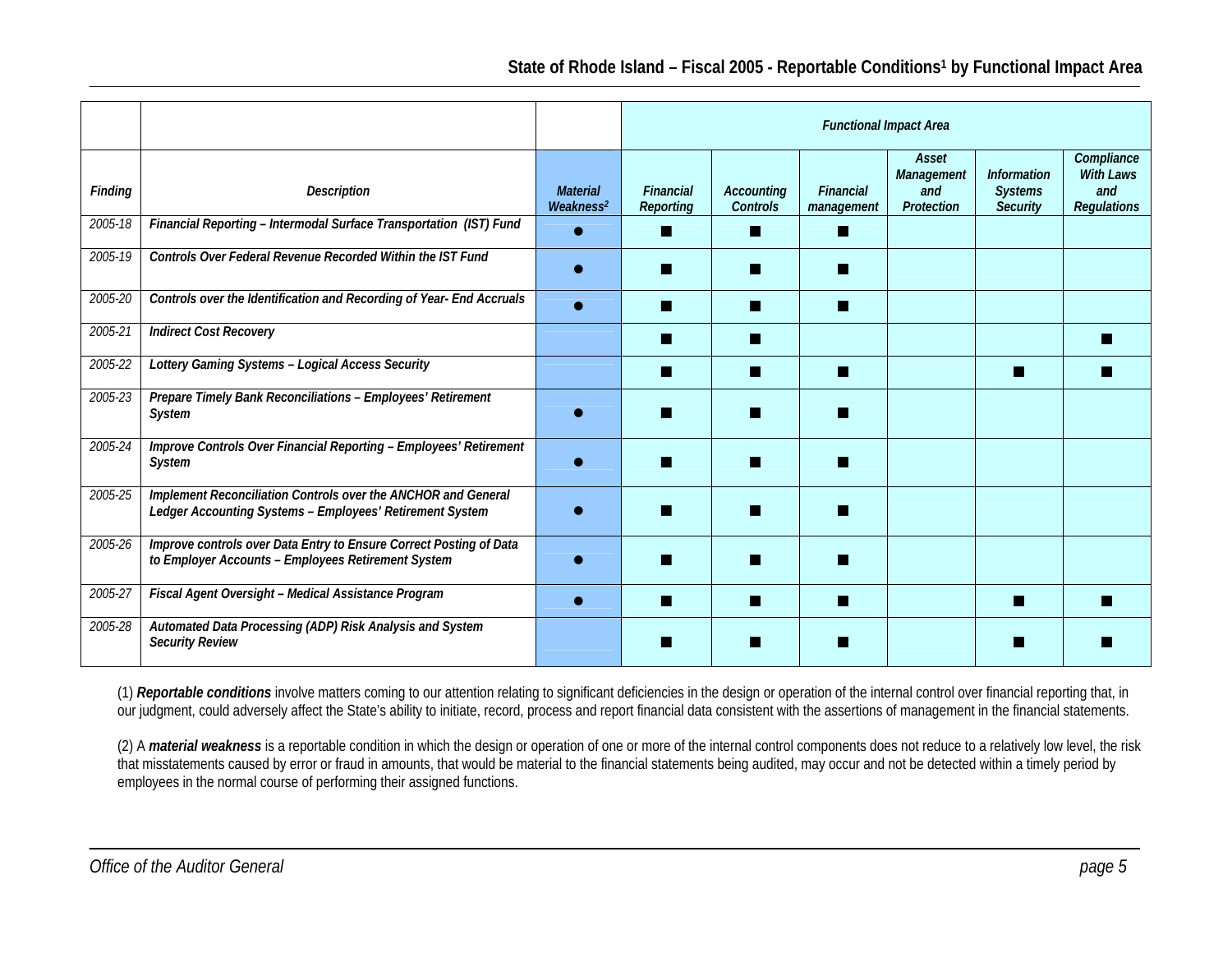|        | <b>Condition Description</b>                                                                                                                                                                                                                                                                                                                                                                                                                                                                                                                                                                                                                                                                                                                                                                                                                                                                                                                                                                                                                                                                                                                                                                                                                                                                                                                                                                                                                                                    |        | Recommendations                                                                                                                                                                                                                                  |
|--------|---------------------------------------------------------------------------------------------------------------------------------------------------------------------------------------------------------------------------------------------------------------------------------------------------------------------------------------------------------------------------------------------------------------------------------------------------------------------------------------------------------------------------------------------------------------------------------------------------------------------------------------------------------------------------------------------------------------------------------------------------------------------------------------------------------------------------------------------------------------------------------------------------------------------------------------------------------------------------------------------------------------------------------------------------------------------------------------------------------------------------------------------------------------------------------------------------------------------------------------------------------------------------------------------------------------------------------------------------------------------------------------------------------------------------------------------------------------------------------|--------|--------------------------------------------------------------------------------------------------------------------------------------------------------------------------------------------------------------------------------------------------|
| $MC-1$ | <b>Fraud Risk Factors</b><br>As required by Statement on Auditing Standards No. 99, Consideration of Fraud in a Financial<br>Statement Audit, we assessed the State's policies and procedures designed to mitigate fraud risk<br>factors. Management is responsible for designing and implementing systems and procedures for the<br>prevention and detection of fraud. The risk of fraud can be reduced through a combination of<br>prevention, deterrence, and detection measures. It is important to place a strong emphasis on fraud<br>prevention and deterrence to persuade individuals from committing fraudulent acts.<br>Our assessment found that the State has inadequate policies and/or procedures designed specifically<br>for the purpose of mitigating fraud risks. In addition, several weaknesses relating to the State's<br>internal controls over financial reporting also increase the State's overall fraud risk factors. Policies<br>and procedures specific to the prevention, deterrence and detection of fraud within operations of the<br>State need to be developed and implemented to safeguard assets of the State and to ensure that the<br>State's financial reporting process is not impacted by fraud.<br>These policies and procedures could be incorporated into the existing Fiscal Integrity Act process<br>which requires department directors to make an annual assessment and reporting of risks facing their<br>department or agency. | $MC-1$ | Develop and implement policies and procedures<br>specific to the prevention, deterrence and<br>detection of fraud, most importantly, as it<br>relates to the misappropriation of assets and<br>opportunities for fraudulent financial reporting. |
| $MC-2$ | <b>Accounting for Infrastructure Assets</b><br>In accordance with GASB Statement No. 34, the State is required to retroactively report, beginning in<br>its fiscal year 2006 financial statements, all major general infrastructure assets. This will require the<br>State to report the historical cost for major general infrastructure assets that were constructed or<br>significantly reconstructed, or that received significant improvements, in fiscal years ending after June<br>30, 1980 and through the fiscal year ended June 30, 2002. Annual infrastructure outlays have been<br>reported since fiscal 2002, however, the retroactive component has not been included in the financial<br>statements.<br>During fiscal 2005, the State began outlining a process to accumulate the necessary data to meet this<br>reporting requirement, however, none of the required retroactive data has been accumulated to date.<br>Further delays in accumulating this data could delay the issuance of audited financial statements for<br>the State. Failure by the State to accurately report retroactive infrastructure in the 2006 financial<br>statements could result in qualification of the Independent Auditor's Report.                                                                                                                                                                                                                                          | $MC-2$ | Accumulate the necessary infrastructure data to<br>comply with GASB's retroactive infrastructure<br>reporting requirements.                                                                                                                      |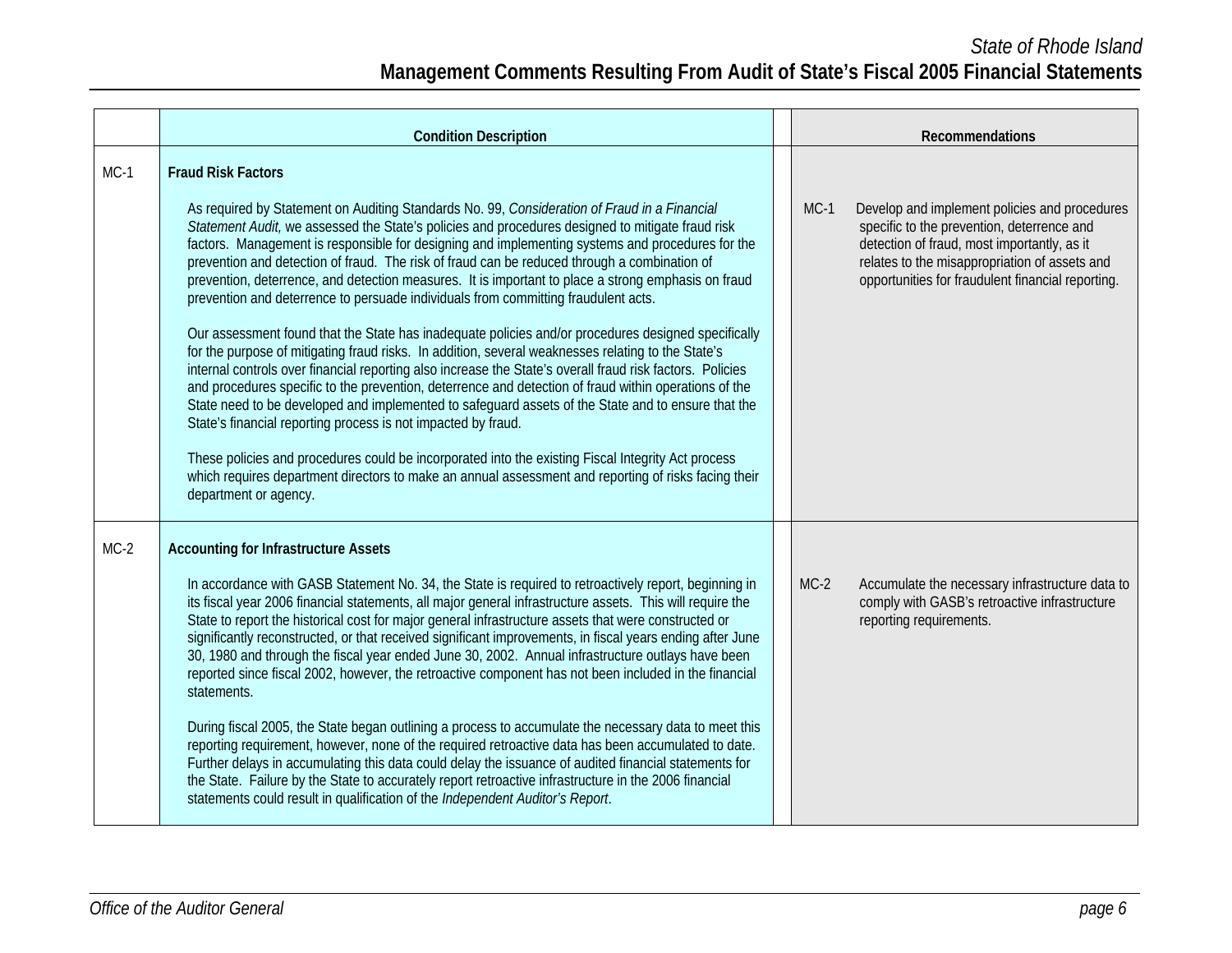|        | <b>Condition Description</b>                                                                                                                                                                                                                                                                                                                                                                                                                                                                                                                                                                                                                                                                                                                                                                                                                                                                                                                                                                                                                                                                                                                          |  |        | Recommendations                                                                                                                                                                                      |
|--------|-------------------------------------------------------------------------------------------------------------------------------------------------------------------------------------------------------------------------------------------------------------------------------------------------------------------------------------------------------------------------------------------------------------------------------------------------------------------------------------------------------------------------------------------------------------------------------------------------------------------------------------------------------------------------------------------------------------------------------------------------------------------------------------------------------------------------------------------------------------------------------------------------------------------------------------------------------------------------------------------------------------------------------------------------------------------------------------------------------------------------------------------------------|--|--------|------------------------------------------------------------------------------------------------------------------------------------------------------------------------------------------------------|
| $MC-3$ | <b>Disclosure of Deposit and Investment Risks</b><br>Generally accepted accounting principles (GAAP) require various disclosures in the notes to the<br>financial statements regarding deposits with financial institutions and investments. Beginning with<br>fiscal 2005, additional disclosures were required due to the implementation of GASB Statement No.<br>40, Deposit and Investment Risk Disclosures. Since the Office of the General Treasurer is<br>responsible for cash deposits and investments, much of the information required for disclosure is<br>within their control. A work-group comprised of staff from the Offices of Accounts and Control and the<br>General Treasurer should be established to accumulate all the information needed to meet the GAAP<br>disclosure requirements for deposits and investments.<br>The work-group should also accumulate required information to make deposit and investment risk<br>disclosures for amounts held by trustees. Such amounts included within the caption "Funds on deposit<br>with fiscal agent" on the financial statements totaled nearly \$500 million at June 30, 2005. |  | $MC-3$ | Establish a work-group to accumulate all the<br>information needed to meet the GAAP<br>disclosures for deposit and investment risks.                                                                 |
| $MC-4$ | Government-wide Statements - Accounting for Debt Premiums, Discounts and Issuance Costs<br>In accordance with GAAP, any premium or discount resulting from issuance of debt is deferred and<br>amortized over the life of the related debt in the government-wide financial statements. The Office of<br>Accounts and Control amortizes these amounts using the "straight-line" method rather than the<br>effective interest method preferred by GAAP. When the amount of premium or discount is small the<br>difference in amortization methods is immaterial, however, issuances in recent years by the State<br>have resulted in significant premiums upon issuance. For example, debt issuances during fiscal years<br>2004 and 2005 have resulted in \$31 million and \$18 million in premiums, respectively. Accumulation<br>of this data and calculation of the annual amortization amount is not accumulated within a<br>comprehensive debt accounting system. A comprehensive debt accounting system should also be<br>used to account for related debt issuance costs.                                                                      |  | $MC-4$ | Accumulate premiums and discounts from<br>issuance of debt within a comprehensive debt<br>accounting system. Amortize these amounts<br>using the effective interest method.                          |
| $MC-5$ | <b>State Budget</b><br>The annual budget enacted by the General Assembly encompasses multiple funds (General, ISTEA,<br>University and Colleges, TDI, Unemployment Insurance) in a comprehensive format by governmental<br>function. For budgetary control purposes, the budget must be recorded within the accounting system<br>and be segregated by distinct fund. The Budget Office should explore the possibility of including the<br>fund information within the budget document to facilitate recording the budget within the accounting<br>system and preparation of budget to actual comparisons for financial reporting purposes (which are<br>prepared on a fund basis).                                                                                                                                                                                                                                                                                                                                                                                                                                                                    |  | $MC-5$ | Explore the possibility of including fund<br>information within the budget document to<br>facilitate recording the budget in the accounting<br>system and preparing budget to actual<br>comparisons. |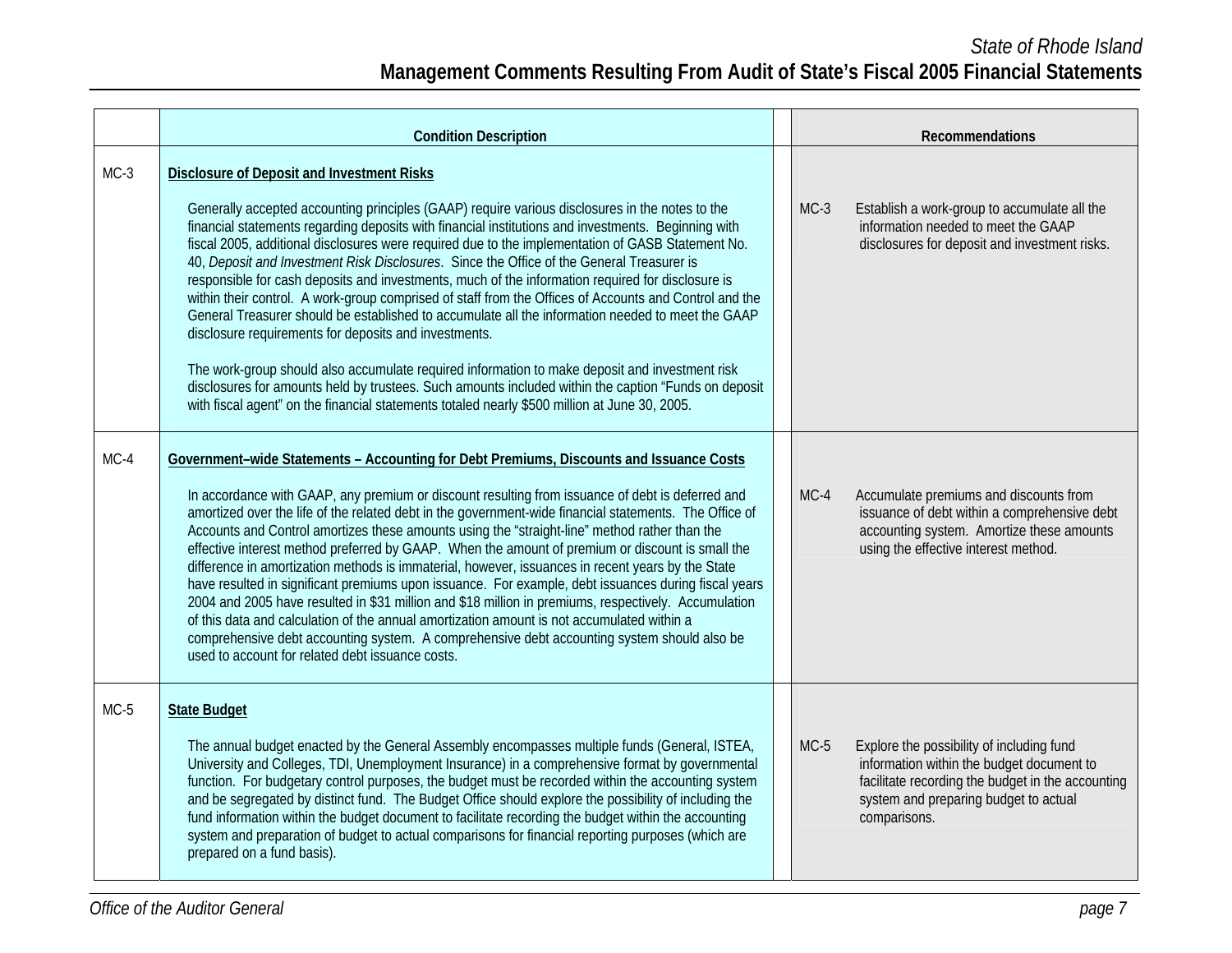|      | <b>Condition Description</b>                                                                                                                                                                                                                                                                                                                                                                                                                                                                                                                                                                                                                                                                                                                                                                                                                                                                                                                                                                                                                                                                                                                                                                                                                                    |      |                                                                           | Recommendations |  |
|------|-----------------------------------------------------------------------------------------------------------------------------------------------------------------------------------------------------------------------------------------------------------------------------------------------------------------------------------------------------------------------------------------------------------------------------------------------------------------------------------------------------------------------------------------------------------------------------------------------------------------------------------------------------------------------------------------------------------------------------------------------------------------------------------------------------------------------------------------------------------------------------------------------------------------------------------------------------------------------------------------------------------------------------------------------------------------------------------------------------------------------------------------------------------------------------------------------------------------------------------------------------------------|------|---------------------------------------------------------------------------|-----------------|--|
| MC-6 | <b>Revenue Recognition</b><br>Revenues of the State should be recognized in the financial statements consistent with generally<br>accepted accounting principles (GAAP). The applicable recognition principles are based on the<br>revenue type, the type of fund the revenue is recorded in, and the applicable financial statement<br>(government-wide or fund perspective). One class of revenue transactions is considered "derived tax<br>revenue" transactions resulting from assessments imposed by the State on exchange transactions -<br>these include personal income, corporate income and sales taxes. Other employment related taxes<br>(unemployment insurance and temporary disability taxes) collected by the State's Department of<br>Labor and Training also represent assessments imposed on exchange transactions. GAAP requires<br>that revenue from these taxes be recognized as the underlying exchange transaction occurs.<br>Revenue should also be recognized net of estimated refunds and estimated uncollectible amounts.<br>The State has generally adopted accounting policies to meet GAAP criteria, however, we noted<br>instances during our fiscal 2005 audit where policies for accruing revenues earned by fiscal year end | MC-6 | Reexamine revenue recognition policies to<br>ensure compliance with GAAP. |                 |  |
|      | but not received at June 30 were not consistently applied. Consistent application of policies is<br>necessary to ensure revenue recognition is appropriate and consistent between years. Additionally,<br>some tax revenues collected are later refunded, however for certain taxes, no estimate is made of the<br>likely refunds for certain taxes. Instead refunds, when paid, are later deducted from receipts of<br>another period. One such tax is the tax on financial institutions. A large refund was paid in fiscal<br>2004 representing tax receipts collected during fiscal 2003. A large refund is still owed the taxpayer<br>and will be either refunded or applied to future tax liabilities. Without some estimate of likely refunds,<br>tax revenues reflected in the State's financial statements in a particular year can be either materially<br>overstated or understated.<br>Accounting policies were revised for fiscal 2001 to reflect the provisions of GASB Statement No. 33 -<br>Accounting and Financial Reporting for Nonexchange Transactions. These policies should be                                                                                                                                                            |      |                                                                           |                 |  |
|      | reexamined for all material revenues to ensure that revenue recognition policies are consistently<br>applied in accordance with GAAP.                                                                                                                                                                                                                                                                                                                                                                                                                                                                                                                                                                                                                                                                                                                                                                                                                                                                                                                                                                                                                                                                                                                           |      |                                                                           |                 |  |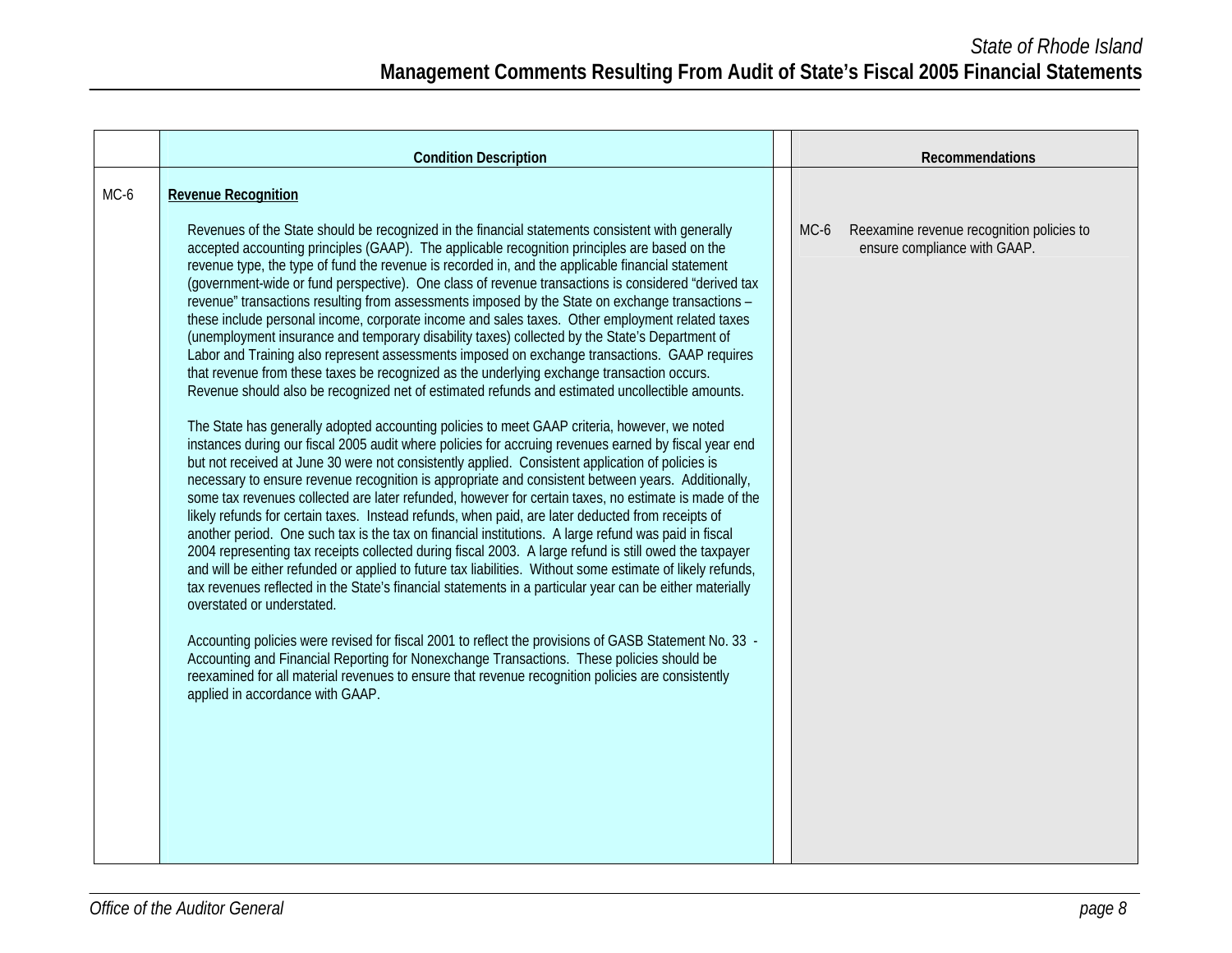## *State of Rhode Island*  **Management Comments Resulting From Audit of State's Fiscal 2005 Financial Statements**

|        | <b>Condition Description</b>                                                                                                                                                                                                                                                                                                                                                                                                                                                                                                                                                                                                                                                                                                                                                                                                                                                                                                                                                                                                                                                                                                                                                                                                                                                                                                                                                                                                                                                                                                                                                                                                   |        | Recommendations                                                                                                                                                                                                                                                                                                   |
|--------|--------------------------------------------------------------------------------------------------------------------------------------------------------------------------------------------------------------------------------------------------------------------------------------------------------------------------------------------------------------------------------------------------------------------------------------------------------------------------------------------------------------------------------------------------------------------------------------------------------------------------------------------------------------------------------------------------------------------------------------------------------------------------------------------------------------------------------------------------------------------------------------------------------------------------------------------------------------------------------------------------------------------------------------------------------------------------------------------------------------------------------------------------------------------------------------------------------------------------------------------------------------------------------------------------------------------------------------------------------------------------------------------------------------------------------------------------------------------------------------------------------------------------------------------------------------------------------------------------------------------------------|--------|-------------------------------------------------------------------------------------------------------------------------------------------------------------------------------------------------------------------------------------------------------------------------------------------------------------------|
|        |                                                                                                                                                                                                                                                                                                                                                                                                                                                                                                                                                                                                                                                                                                                                                                                                                                                                                                                                                                                                                                                                                                                                                                                                                                                                                                                                                                                                                                                                                                                                                                                                                                |        |                                                                                                                                                                                                                                                                                                                   |
| $MC-7$ | Comprehensive Annual Financial Report - Management's Discussion and Analysis<br>"Management's Discussion and Analysis" (MD&A) is a required component of the State's basic<br>financial statements. Its purpose is to provide users of the financial statements with a narrative<br>introduction, overview, and analysis of the basic financial statements and to highlight and explain<br>significant changes. Management is also required to discuss other facts, transactions, and events<br>known as of the date of the <i>Independent Auditor's Report</i> that could have a significant impact on the<br>future financial resources of the State. The State should enhance its discussion within MD&A of<br>significant events and transactions that take place after year-end and their anticipated impact on the<br>State's future financial condition. Such enhancements would improve the overall usefulness of the<br>MD&A and ensure that all required elements, as defined by generally accepted accounting principles,<br>(GAAP) have been included.                                                                                                                                                                                                                                                                                                                                                                                                                                                                                                                                                             | $MC-7$ | Expand the State's discussion of other facts,<br>transactions, and events within Management's<br>Discussion and Analysis to enhance its<br>usefulness and ensure compliance with GAAP.                                                                                                                            |
| $MC-8$ | <b>Medicaid Claims Liability Estimation Process</b><br>The State estimates a liability for amounts owed at year-end to medical providers through the Medical<br>Assistance Program. The estimation methodology employed by the State includes utilizing<br>expenditure data and an average lag period for the various medical service types (inpatient hospital,<br>outpatient, pharmacy, etc.) determined by the Medical Assistance claims payment system to estimate<br>amounts owed at year-end. In addition, the State's calculation also includes information submitted by<br>the various State departments (Mental Health, Retardation, and Hospitals, Children, Youth, and<br>Families, Elderly Affairs, etc) to derive a net liability (claims due providers minus any cost offsets such<br>as drug rebates) to record in the State's accounting system.<br>Although the net liability reported by the State in recent years has been fairly stated, specific results<br>for individual claim types have reflected significant differences. These differences, in many instances,<br>have been noted for several years and suggest that the State's current estimation process should be<br>refined to minimize the risk of reporting a misstated claims liability in future years. We have had<br>specific discussions with officials of the Department of Human Services during recent audits regarding<br>specific segments of the estimation process that require improvement. The State now has multiple<br>years of claims processing data that it can analyze to assist the refining of the estimation process. | $MC-8$ | Address claim-type issues noted during recent<br>audits to improve the Medical Assistance<br>Claims Liability estimation process. These<br>issues related to specific claim types that have<br>been omitted and those where estimates do not<br>tend to support actual claims payment results in<br>recent years. |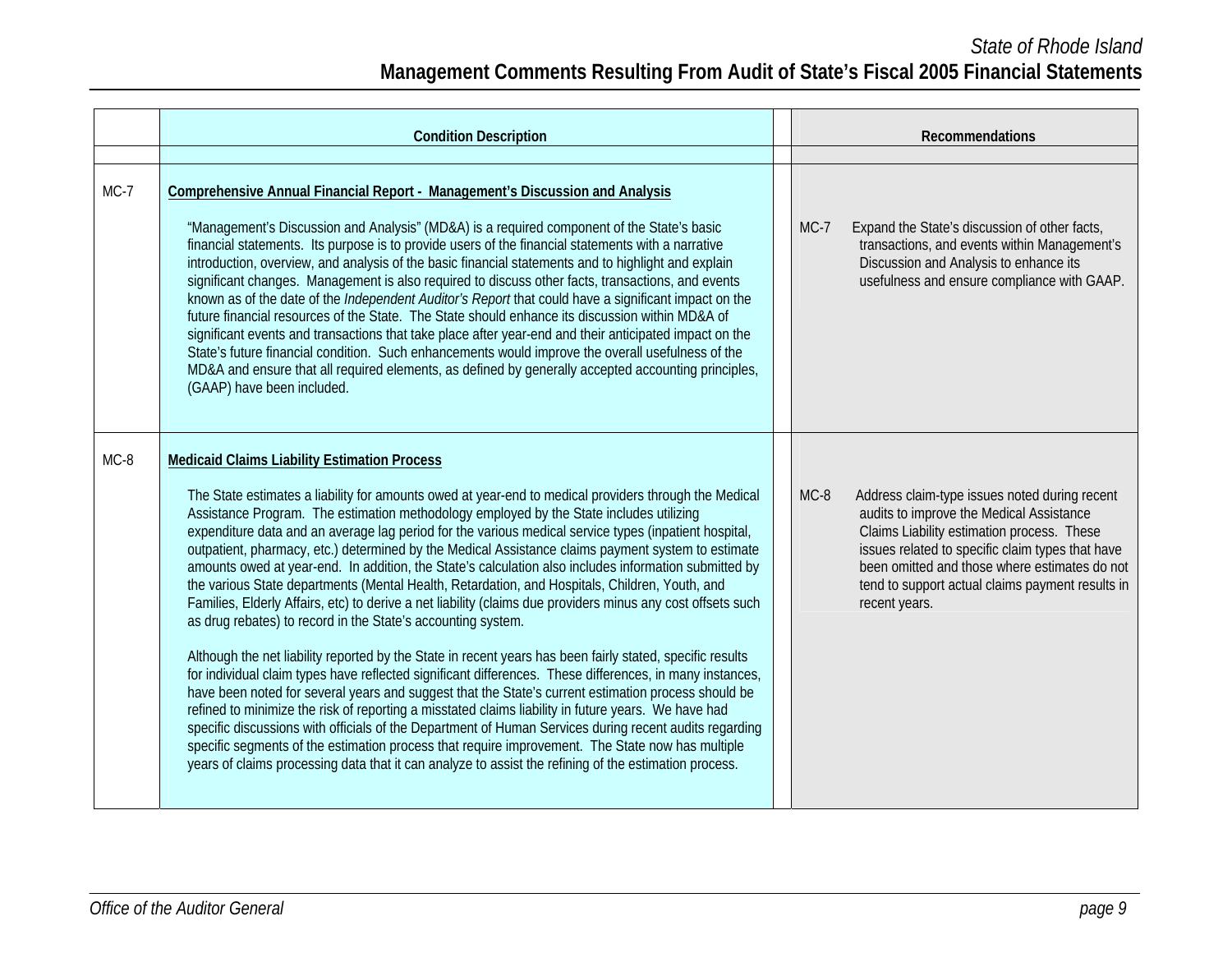|        | <b>Condition Description</b>                                                                                                                                                                                                                                                                                                                                                                                                                                                                                                                                                                                                                                                                                                                                                                                                                                                                                                                                                                                                                                                                                                                                                                                                                                                                                                                                                                                                                                        |                           | <b>Recommendations</b>                                                                                                                                                                                           |
|--------|---------------------------------------------------------------------------------------------------------------------------------------------------------------------------------------------------------------------------------------------------------------------------------------------------------------------------------------------------------------------------------------------------------------------------------------------------------------------------------------------------------------------------------------------------------------------------------------------------------------------------------------------------------------------------------------------------------------------------------------------------------------------------------------------------------------------------------------------------------------------------------------------------------------------------------------------------------------------------------------------------------------------------------------------------------------------------------------------------------------------------------------------------------------------------------------------------------------------------------------------------------------------------------------------------------------------------------------------------------------------------------------------------------------------------------------------------------------------|---------------------------|------------------------------------------------------------------------------------------------------------------------------------------------------------------------------------------------------------------|
| $MC-9$ | <b>Reporting Debt Service Expenditures</b><br>Section 35-3-25 of the RI General Laws requires all debt service charges to be included within the<br>budget for the Department of Administration. The colleges and university report annual debt service<br>amounts to the Department of Administration, however such amounts include debt service for the<br>institutions' auxiliary enterprises. This debt was issued by the respective institutions, is reported on<br>their separately issued financial statements, and is repaid with revenues of the institutions. These<br>debt service expenditures are included in the Department of Administrations' budget but are actually<br>paid directly by the colleges and university. Consequently, the financial statements for the general<br>fund reflect debt service expenditures (and an offsetting "transfer in") that are not related to debt<br>outstanding of the primary government. For fiscal 2005, the colleges and university reported debt<br>service payments of more than \$8 million. Both expenditures and revenue are artificially inflated in<br>the General Fund.<br>Although the General Laws require all debt service payments to be budgeted within the Department of<br>Administration, there are debt service payments of the primary government that are not included<br>within the Department of Administration's budget (e.g., debt service on the GARVEE and Motor Fuel<br>bonds). | $MC-9$                    | Report only debt service payments related to the<br>primary government within the State's<br>governmental funds.                                                                                                 |
| MC-10  | <b>Transactions with Component Units</b><br>The State does not currently attempt to align transfer amounts between the primary government and<br>discretely presented component units. This results in transactions being reported inconsistently<br>between the primary government and component units within the State's financial statements. These<br>inconsistencies are caused by differences between the manner in which the component unit records<br>the transaction and how it is coded in the State accounting system. For example, transactions<br>reported as transfers in the general fund may be reported as expenses within component units.<br>Timing differences also cause inconsistencies between the financial statements of the primary<br>government and the component units.                                                                                                                                                                                                                                                                                                                                                                                                                                                                                                                                                                                                                                                                | <b>MC-10a</b><br>$MC-10b$ | Improve natural account coding of transactions<br>with component units in the accounting system.<br>Provide guidance to the State's Component<br>Units on recording transactions with the primary<br>government. |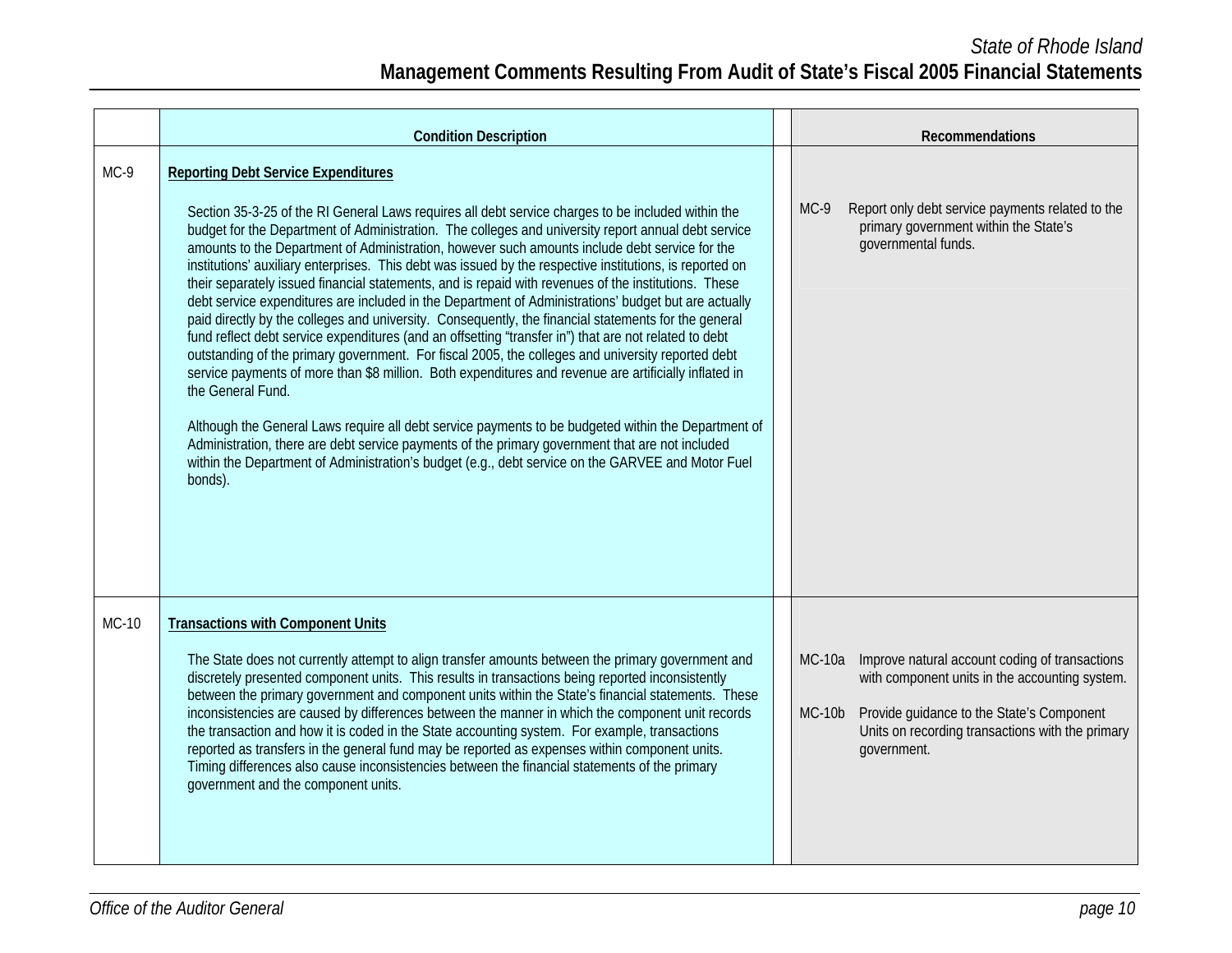|              | <b>Condition Description</b>                                                                                                                                                                                                                                                                                                                                                                                                                                                                                                                                                                                                                                                                                                                                                                                                                                                                                                                                                                                                                                                                                                                                                                                                                                                                                                                                                                                                                                                                                                                                                                                                                                                                                     |          | Recommendations                                                                                                                                                                                            |
|--------------|------------------------------------------------------------------------------------------------------------------------------------------------------------------------------------------------------------------------------------------------------------------------------------------------------------------------------------------------------------------------------------------------------------------------------------------------------------------------------------------------------------------------------------------------------------------------------------------------------------------------------------------------------------------------------------------------------------------------------------------------------------------------------------------------------------------------------------------------------------------------------------------------------------------------------------------------------------------------------------------------------------------------------------------------------------------------------------------------------------------------------------------------------------------------------------------------------------------------------------------------------------------------------------------------------------------------------------------------------------------------------------------------------------------------------------------------------------------------------------------------------------------------------------------------------------------------------------------------------------------------------------------------------------------------------------------------------------------|----------|------------------------------------------------------------------------------------------------------------------------------------------------------------------------------------------------------------|
| <b>MC-11</b> | Comprehensive Annual Financial Report - Component Unit Note Disclosures<br>The notes to the financial statements should communicate information essential to the fair<br>presentation of the basic financial statements that is not displayed on the face of the financial<br>statements. GASB Codification section 2300.105 states that "Determining which discretely presented<br>component unit disclosures are essential to fair presentation is a matter of professional judgment and<br>should be done on a component unit-by-component unit basis. A specific type of disclosure might be<br>essential for one component unit but not for another depending on the component unit's significance<br>relative to the total component units included in the component units column and the individual<br>component unit's relationship with the primary government".<br>The State's note disclosures relating to component units could be enhanced by consistently applying<br>the GASB criteria (highlighted above) and evaluating all disclosures against this standard. For<br>instance, certain relatively insignificant component unit transactions or balances were disclosed while<br>others of a more significant nature were omitted within the State's fiscal 2005 financial statements.<br>Where certain component units constitute a high percentage of total component unit activity, the State<br>does not report relevant disclosures for at least these significant component units. For example,<br>disclosures of cash and investments were not made for any discretely presented component units<br>even though three component units constituted the majority of component unit assets. | MC-11    | Disclose significant transactions relating to<br>discretely presented component units in<br>accordance with generally accepted accounting<br>principles.                                                   |
| MC-12        | <b>Taxation - Estimated Receivables</b><br>The Division of Taxation established personal income tax receivables on the taxation receivable<br>system for various taxpayers based on estimated data received from the Internal Revenue Service<br>(IRS). This data usually reflects additional income information identified by the IRS but does not take<br>into consideration any deductions, exemptions, filing status, or cost basis that the taxpayer may have<br>as a complete or partial offset to the identified income. This often results in an inflated receivable<br>balance being reported by the Division. The Division's receivable system does not currently<br>differentiate between these types of receivables and those derived from a taxpayer's filing of a tax<br>return. Although we could not determine how much of the receivable balance was derived from<br>estimates, we did identify \$1.9 million of estimated receivable balances in fiscal 2004 that were<br>ultimately reduced to \$3,500 in fiscal 2005. Similarly, \$195,000 of estimated receivables was reduced<br>to \$968 in fiscal 2006.<br>The Division should consider coding these receivables separately. This would allow more detailed<br>analysis of these balances and an appropriate allowance for financial reporting purposes.                                                                                                                                                                                                                                                                                                                                                                                 | $MC-12b$ | MC-12a Distinctly code tax receivable balances based<br>on data received from the IRS.<br>Once identified, determine whether the<br>allowance on receivable balances derived from<br>IRS data is adequate. |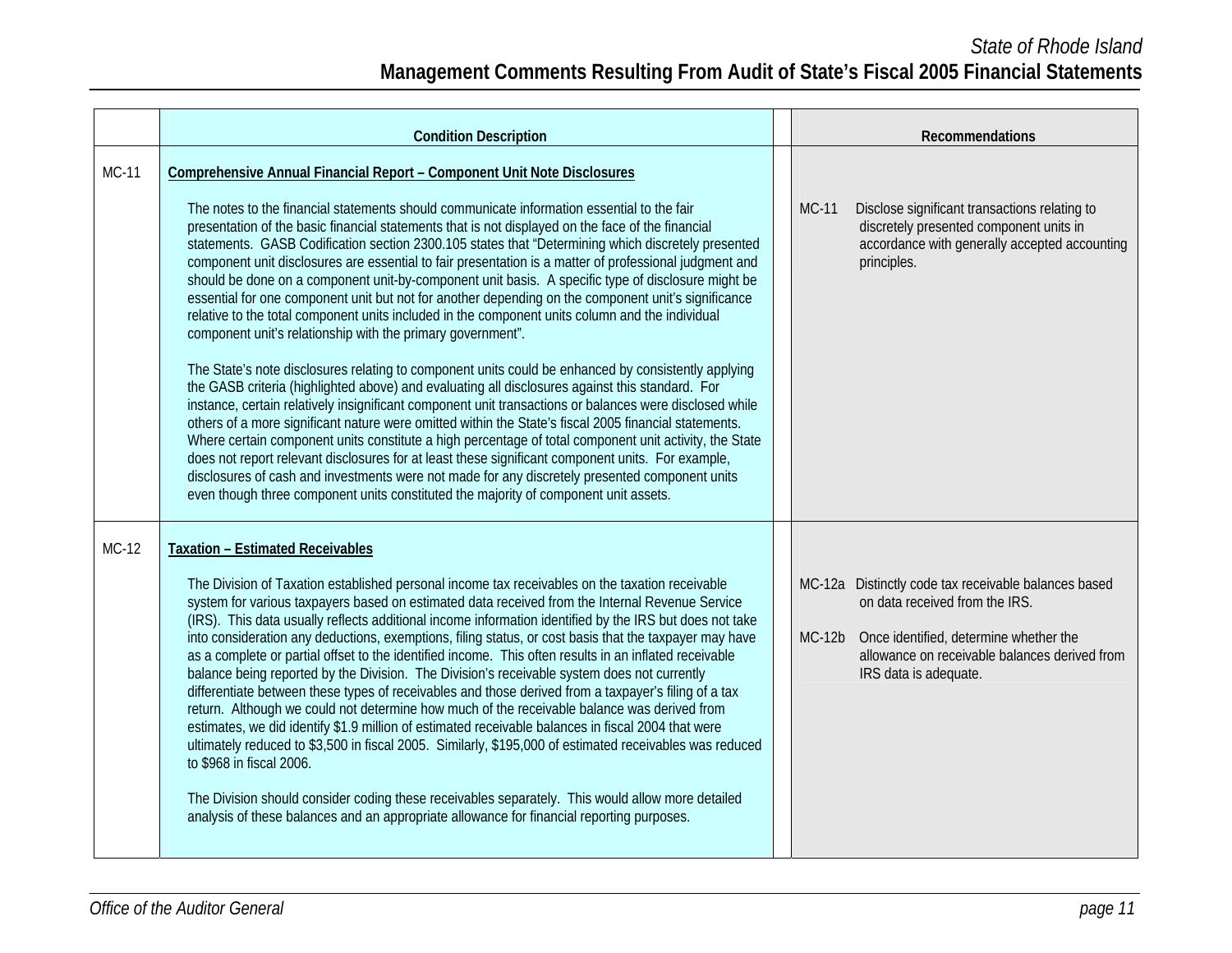# **Management Comments Resulting From Audit of State's Fiscal 2005 Financial Statements**

|       | <b>Condition Description</b>                                                                                                                                                                                                                                                                                                                                                                                                                                                                                                                                                                                                                                                                                                                                                                                                                                                                                                                                                       |         | Recommendations                                                                                                                                                                       |
|-------|------------------------------------------------------------------------------------------------------------------------------------------------------------------------------------------------------------------------------------------------------------------------------------------------------------------------------------------------------------------------------------------------------------------------------------------------------------------------------------------------------------------------------------------------------------------------------------------------------------------------------------------------------------------------------------------------------------------------------------------------------------------------------------------------------------------------------------------------------------------------------------------------------------------------------------------------------------------------------------|---------|---------------------------------------------------------------------------------------------------------------------------------------------------------------------------------------|
| MC-13 | <b>Taxation - Corporate Tax Refunds Miscoding</b><br>Most tax refunds are recorded as contra-revenue (natural account 5xxxxx) on the State accounting<br>system except for Corporate tax refunds, which are recorded as negative revenues (natural account<br>4xxxxx). The inconsistency with Corporate tax refunds is due to an error in the batch import program<br>used to load the data disk supplied by Taxation to the State accounting system. The refunds payable<br>calculations for the financial statements were impacted because of this inconsistency.                                                                                                                                                                                                                                                                                                                                                                                                                | $MC-13$ | Revise the batch import program to properly<br>record corporate tax refunds as contra-revenue<br>on the State accounting system.                                                      |
| MC-14 | <b>Taxation - Writeoffs</b><br>The Division of Taxation (Division) has established a policy whereby all receivables outstanding<br>greater than 2000 days are automatically coded for write-off without considering whether payments<br>are being made on these accounts.<br>The Division should conduct an analysis of receivables outstanding greater than 2000 days and<br>change their policy to write-off only inactive accounts where there is only remote chance of collection.                                                                                                                                                                                                                                                                                                                                                                                                                                                                                             | $MC-14$ | Refine the tax receivable write-off policy to<br>include provision for balances determined to be<br>uncollectible in addition to the criteria of<br>balances more than 2000 days old. |
| MC-15 | Taxation - Accounting for the Distribution of Motor Fuel Taxes<br>The General Laws establish the distribution formula for motor fuel taxes collected by the State. The<br>Division of Taxation is responsible for the actual distribution of motor fuel cash receipts while the<br>Office of Accounts and Control is responsible for financial reporting aspects. Changes in the<br>distribution formula were made at the beginning of fiscal 2005. Differences existed in how the Division<br>of Taxation interpreted and applied the rate changes and distribution formula changes compared to<br>the Office of Accounts and Control. At issue is whether the changes are effective for the month the<br>Division of Taxation collects the revenue or the month the underlying taxable event occurs (e.g., taxes<br>collected by wholesalers in June are paid to the Division of Taxation in July). The accounting and<br>distribution of motor fuel taxes should be consistent. | $MC-15$ | Distribute motor fuel cash receipts in the same<br>manner in which Accounts and Control<br>accounts for motor fuel revenue for financial<br>reporting purposes.                       |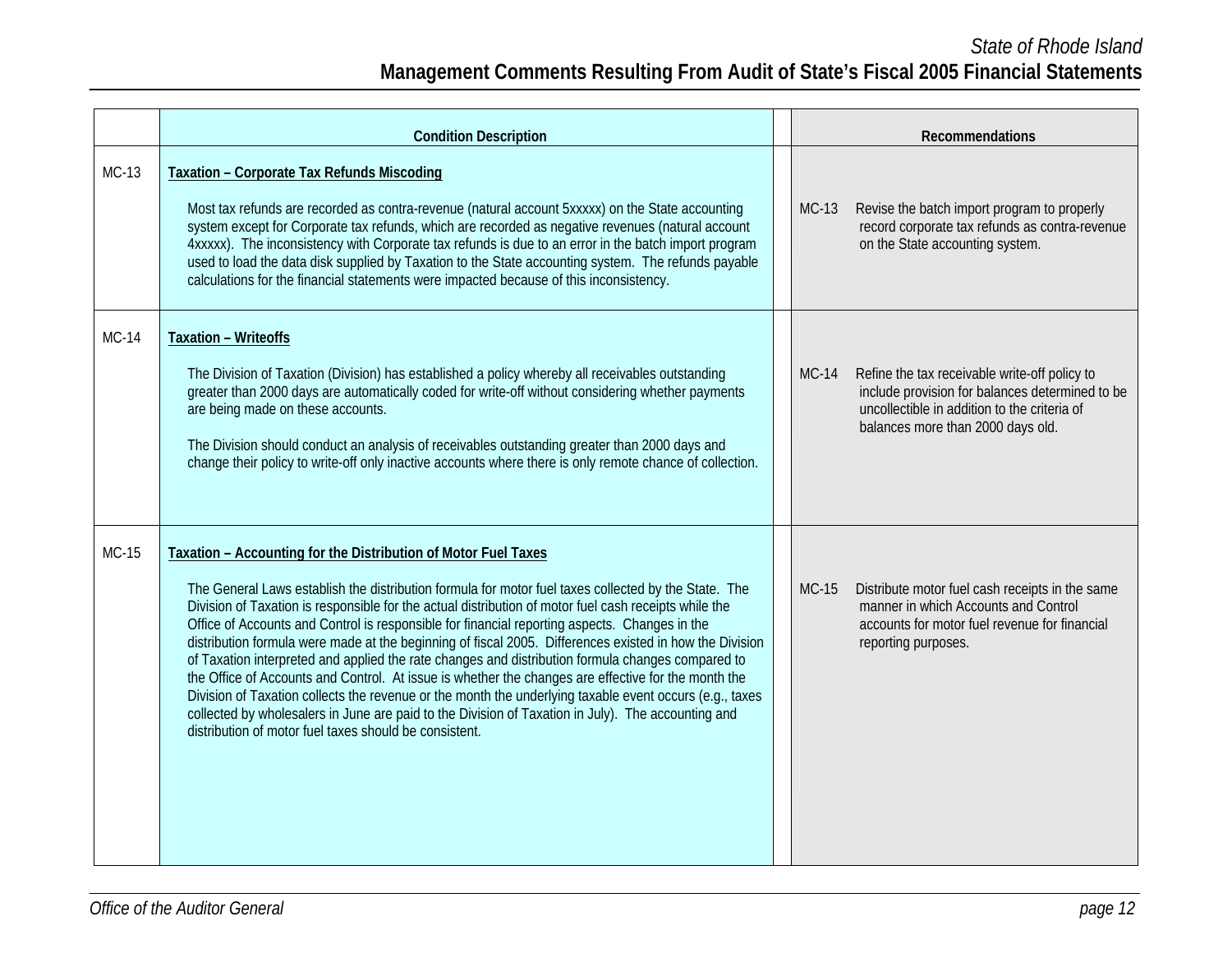|              | <b>Condition Description</b>                                                                                                                                                                                                                                                                                                                                                                                                                                                                                                                                                                                                                                                                                                                                                                                                                                                                                                                                                                                                                                        |              | Recommendations                                                                                                                                                                                 |
|--------------|---------------------------------------------------------------------------------------------------------------------------------------------------------------------------------------------------------------------------------------------------------------------------------------------------------------------------------------------------------------------------------------------------------------------------------------------------------------------------------------------------------------------------------------------------------------------------------------------------------------------------------------------------------------------------------------------------------------------------------------------------------------------------------------------------------------------------------------------------------------------------------------------------------------------------------------------------------------------------------------------------------------------------------------------------------------------|--------------|-------------------------------------------------------------------------------------------------------------------------------------------------------------------------------------------------|
| MC-16        | Taxation - Controls over the Recording of Accounts Receivable Correction Adjustments<br>The Division of Taxation (Division) should strengthen controls over Accounts Receivable Correction<br>(ARC) transactions posted to their mainframe systems. Controls are not in place to ensure that the<br>total of ARC transactions posted matches the amount approved for data entry. The lack of data entry<br>controls could result in an ARC transaction being incorrectly posted to the mainframe system and not<br>being detected by management.                                                                                                                                                                                                                                                                                                                                                                                                                                                                                                                    | MC-16        | Improve data entry controls over ARC<br>transactions.                                                                                                                                           |
| <b>MC-17</b> | Taxation - Reconciliation of Cash Receipts posted to the Taxation Mainframe System with RISAIL<br>The Division of Taxation (Division) does not reconcile receipts posted to its mainframe system with<br>receipts reported in the RISAIL accounting system. Although the Division does reconcile their cash<br>receipts ledger to RISAIL, controls would be improved if the Division reconciled receipts reported<br>within the Taxation mainframe system with RISAIL. RISAIL data is the basis for much of the<br>information utilized by the State for financial reporting and the reconciliation of that data with the<br>Taxation mainframe system (Division's official record for tracking tax payments and refunds) would<br>provide enhanced control over the State's reporting of tax revenue. For example, the State's<br>withholding payment for the pay period ended February 25, 2005 was not posted to the Taxation<br>Mainframe system. This type of error would be identified with reconciliation between the two<br>accounting systems.             | <b>MC-17</b> | Develop the reporting capability within the<br>Taxation mainframe system to facilitate<br>reconciling receipts reported by Taxation's<br>mainframe system with the RISAIL accounting<br>system. |
| <b>MC-18</b> | Taxation - W-3 Reconciliations<br>Employers are required to file an annual W-3 reconciliation between the withholding payments due<br>compared to the actual amounts paid to the Division of Taxation. Most W-3 data is calculated<br>electronically by the Taxation Mainframe system from the W-2 file submitted by the employer. During<br>fiscal 2005, there were 17,801 W-3 transactions posted to the employer accounts on the Taxation<br>Mainframe and 17,309 of these transactions were calculated electronically by the system for tax year<br>2003. W-3 reconciliations for tax year 2003 were due on February 28, 2004, but were not posted until<br>January 18, 2005, almost 11 months later. When the W-3 data is posted, reports detailing<br>overpayments, underpayments, and discrepancies are run. Because these reports are not run timely,<br>the Division is unaware of potential taxes, interest, and penalties that may be due. The Division<br>should process the W-3 reconciliations more timely to identify and collect any underpayments. | <b>MC-18</b> | Process W-3 reconciliations more timely to<br>identify and collect any underpayments.                                                                                                           |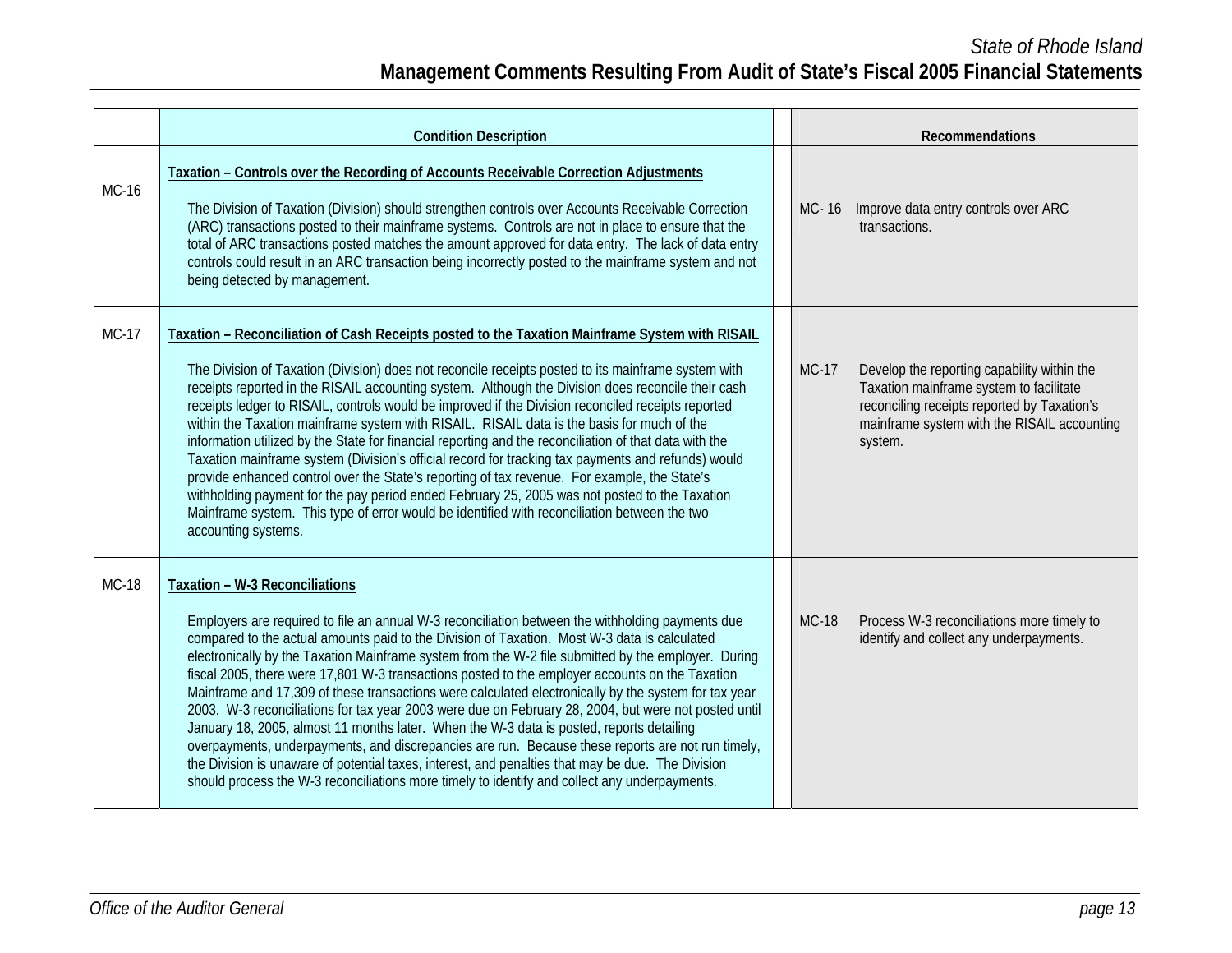|         | <b>Condition Description</b>                                                                                                                                                                                                                                                                                                                                                                                                                                                                                                                                                                                                                                                                                             |              | <b>Recommendations</b>                                                                                                                                                                                                                                                                                                                                                                                                                                                                 |
|---------|--------------------------------------------------------------------------------------------------------------------------------------------------------------------------------------------------------------------------------------------------------------------------------------------------------------------------------------------------------------------------------------------------------------------------------------------------------------------------------------------------------------------------------------------------------------------------------------------------------------------------------------------------------------------------------------------------------------------------|--------------|----------------------------------------------------------------------------------------------------------------------------------------------------------------------------------------------------------------------------------------------------------------------------------------------------------------------------------------------------------------------------------------------------------------------------------------------------------------------------------------|
| MC-19   | Allowance for Uncollectible Accounts - Department of Labor and Training<br>The estimated allowance for uncollectible ES, TDI, and JDF taxes was calculated at rates of 65%,<br>69%, and 81%, respectively in fiscal 2005. These allowance rates have not been recalculated in<br>recent years, and may not accurately estimate the amount of uncollectible employer taxes. Allowance<br>methodologies should continually be assessed by the State to ensure that they accurately reflect<br>current receipt trends.                                                                                                                                                                                                      | <b>MC-19</b> | Develop current allowance rates for<br>uncollectible employer taxes using recent<br>historical data.                                                                                                                                                                                                                                                                                                                                                                                   |
| $MC-20$ | Recording Cash Receipts - Department of Labor and Training<br>Cash receipts totaling \$592,917 for employer taxes received on or before June 30, 2005 were<br>erroneously recorded as fiscal 2006 revenue. These amounts were initially deposited in DLT's<br>combined tax account in June 2005 and moved to the respective Employment Security and TDI tax<br>accounts in July 2005. The General Treasurer's office used the July dates when preparing the receipt<br>vouchers instead of the date the funds were deposited in the combined tax account causing the<br>revenue to be posted in the wrong fiscal year.                                                                                                   | $MC-20$      | Ensure that DLT tax receipts are posted in the<br>appropriate fiscal year based on the actual data<br>received.                                                                                                                                                                                                                                                                                                                                                                        |
| MC-21   | <b>Improving Cash Reconciliation Efficiency</b><br>The General Treasurer's Office should continue to explore options to further automate the cash<br>reconciliation process with the State's financial institutions. Electronic matching could be facilitated by<br>aligning transaction detail between the bank and the State's accounting system to minimize any<br>differences. Further, the State should examine its existing configuration of bank accounts with the<br>objective of streamlining the number of accounts and the amount of inter-account transactions.<br>Opportunities for automating the reconciliation process should be explored as the State implements a<br>new integrated accounting system. |              | MC-21a Explore options to automate as much of the<br>reconciliation process as possible with the<br>State's financial institutions by aligning the<br>manner in which transactions are processed by<br>both the bank and accounting system to allow<br>electronic matching for reconciliation purposes.<br>MC-21b Assess the existing configuration of bank<br>accounts with the objective of streamlining the<br>number of accounts and the amount of inter-<br>account transactions. |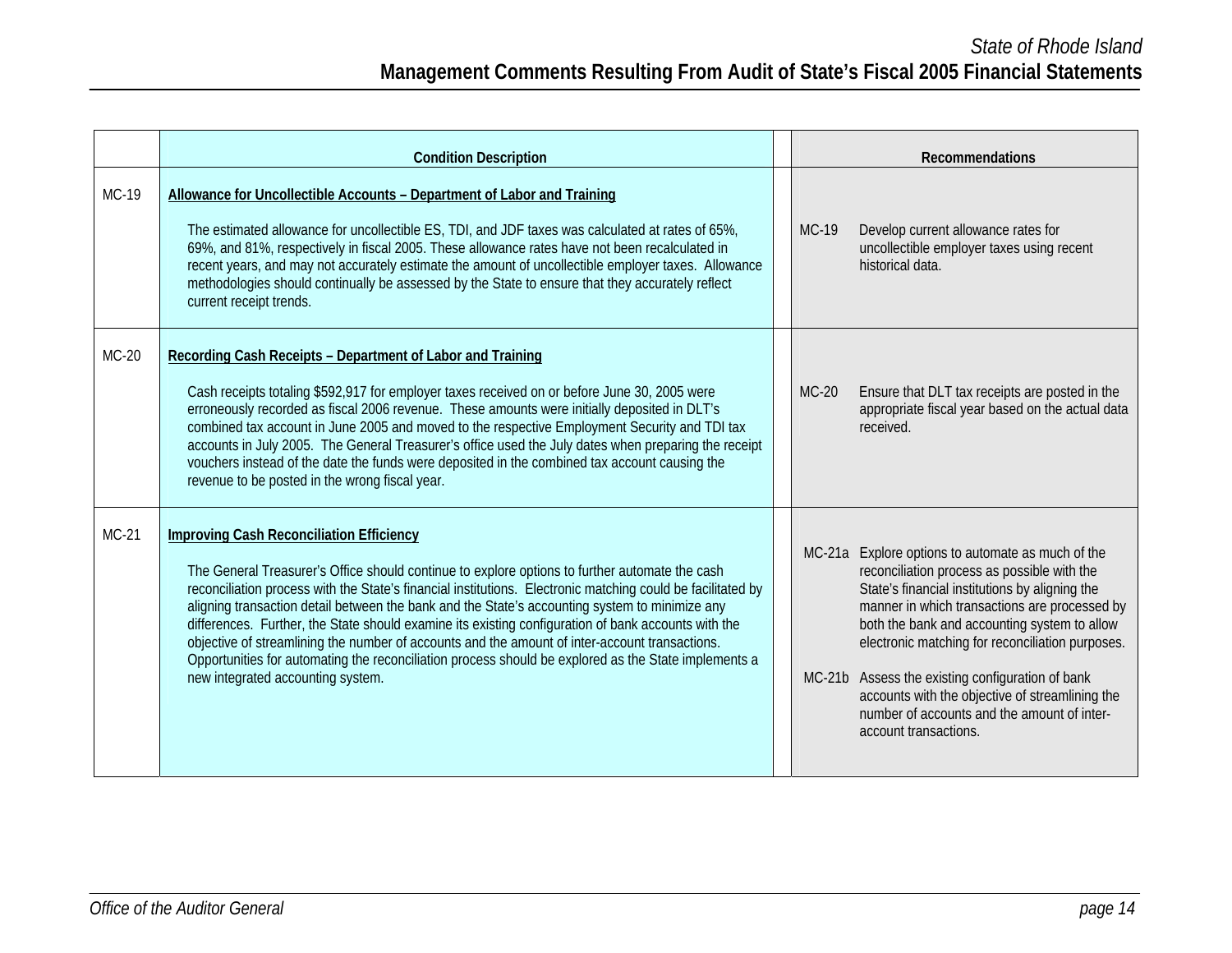|         | <b>Condition Description</b>                                                                                                                                                                                                                                                                                                                                                                                                                                                                                                                                                                                                                                                                                                                                                                                                                                                                                                                                                                                                                                                                                                                                                                                                                                                                                                                                                                                                                                                                                                                                                                                                                                                     |         | <b>Recommendations</b>                                                                                                                                  |
|---------|----------------------------------------------------------------------------------------------------------------------------------------------------------------------------------------------------------------------------------------------------------------------------------------------------------------------------------------------------------------------------------------------------------------------------------------------------------------------------------------------------------------------------------------------------------------------------------------------------------------------------------------------------------------------------------------------------------------------------------------------------------------------------------------------------------------------------------------------------------------------------------------------------------------------------------------------------------------------------------------------------------------------------------------------------------------------------------------------------------------------------------------------------------------------------------------------------------------------------------------------------------------------------------------------------------------------------------------------------------------------------------------------------------------------------------------------------------------------------------------------------------------------------------------------------------------------------------------------------------------------------------------------------------------------------------|---------|---------------------------------------------------------------------------------------------------------------------------------------------------------|
| $MC-22$ | <b>Coordinated Financial Management</b><br>The State should consider appointing a Chief Financial Officer with the intent of better coordinating<br>and controlling the financial management, including financial reporting, aspects of State operations.<br>This position should be empowered with the resources and the authority to ensure that all agencies<br>comply with coordinated financial management and financial reporting policies and procedures.<br>Various units of State government perform financial management functions with the Budget Office, the<br>Office of Accounts and Control and the Office of the General Treasurer assuming primary<br>responsibility. Other agencies are responsible for a significant amount of the State's financial<br>operations - for example the Department of Human Services is responsible and has its own systems<br>to administer a significant portion of the overall State budget. Many of the control weaknesses related<br>to financial reporting stem from a lack of coordination of the State's various operating units.<br>Because the current statewide accounting system is not integrated, many independent accounting<br>system and departmental systems contain essential data for financial management and financial<br>reporting purposes. Certain of these data sources are redundant while others are not reconcilable or<br>consistent with other data sources. Significant effort will be required to integrate these data sources<br>into a comprehensive integrated financial management system. Improvement is also needed in<br>enforcing uniform policies and procedures among state agencies. | $MC-22$ | Consider appointing a Chief Financial Officer to<br>coordinate the financial management, including<br>financial reporting, aspects of State operations. |
|         | A Chief Financial Officer with the authority to prioritize and align resources to meet the State's overall<br>financial management objectives could coordinate these efforts.                                                                                                                                                                                                                                                                                                                                                                                                                                                                                                                                                                                                                                                                                                                                                                                                                                                                                                                                                                                                                                                                                                                                                                                                                                                                                                                                                                                                                                                                                                    |         |                                                                                                                                                         |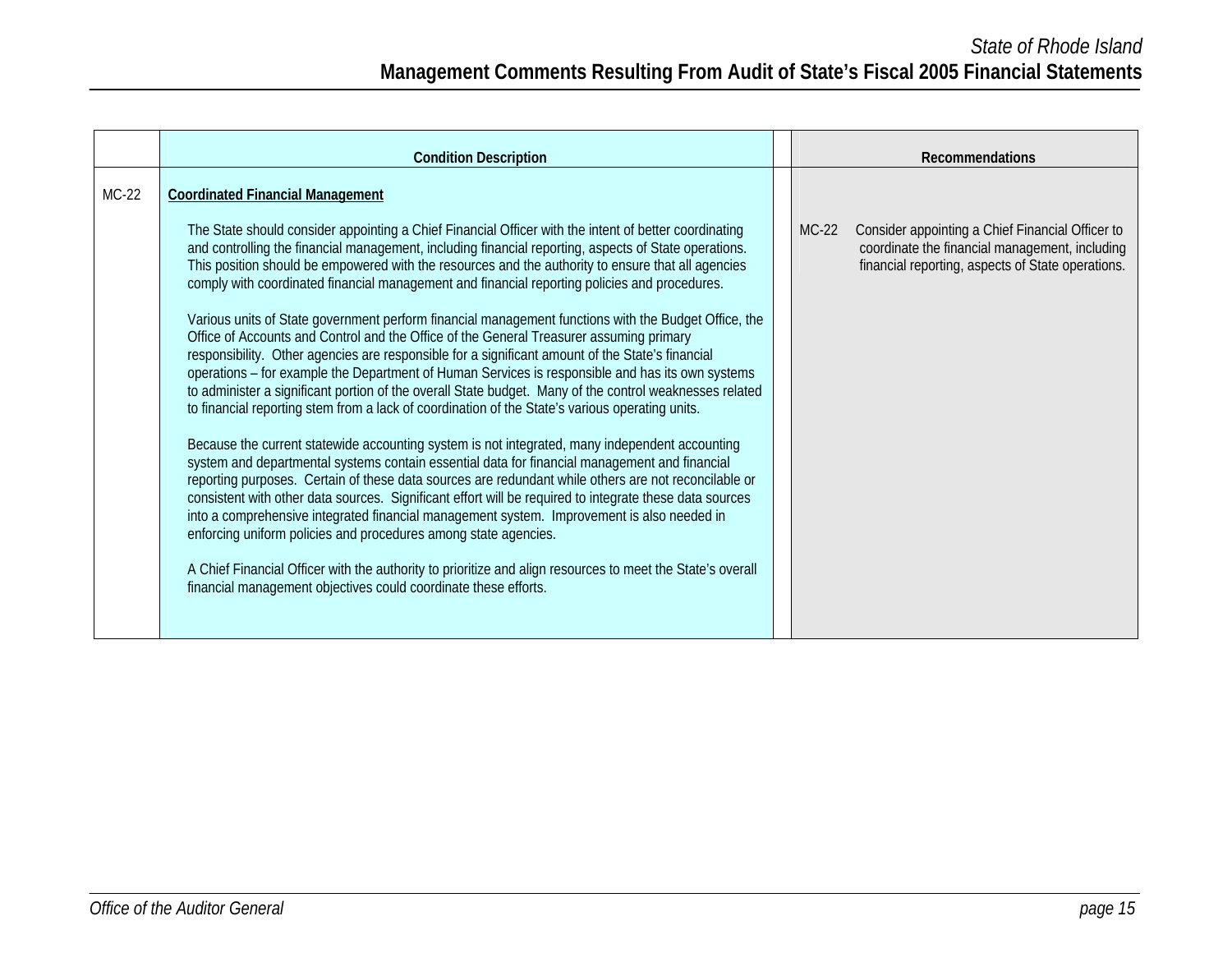|         | <b>Condition Description</b>                                                                                                                                                                                                                                                                                                                                                                                                                                                                                                                                                                                                                                                                                                                                                                                                                                                                                                                                                                                                                                                                                                                                                                                                                                                                                                                                                                                                                                                                                                                                                                                                                                                                                                                                                                                                                                                                                                                                                                                                       |          | Recommendations                                                                                                                                                                                                                                                                                                 |
|---------|------------------------------------------------------------------------------------------------------------------------------------------------------------------------------------------------------------------------------------------------------------------------------------------------------------------------------------------------------------------------------------------------------------------------------------------------------------------------------------------------------------------------------------------------------------------------------------------------------------------------------------------------------------------------------------------------------------------------------------------------------------------------------------------------------------------------------------------------------------------------------------------------------------------------------------------------------------------------------------------------------------------------------------------------------------------------------------------------------------------------------------------------------------------------------------------------------------------------------------------------------------------------------------------------------------------------------------------------------------------------------------------------------------------------------------------------------------------------------------------------------------------------------------------------------------------------------------------------------------------------------------------------------------------------------------------------------------------------------------------------------------------------------------------------------------------------------------------------------------------------------------------------------------------------------------------------------------------------------------------------------------------------------------|----------|-----------------------------------------------------------------------------------------------------------------------------------------------------------------------------------------------------------------------------------------------------------------------------------------------------------------|
| $MC-23$ | Subrecipient Monitoring - Review of Single Audit Reports<br>Subrecipients assist the state in carrying out various programs funded with state and/or federal<br>monies and include such entities as municipalities, community action programs and local educational<br>agencies. Monitoring of subrecipients, which is required when the State passes through federal funds<br>to another entity, varies depending on the nature of the program or activity but always should include<br>review of subrecipient audit reports. Federal regulations (OMB Circular A-133) require any entity that<br>expends \$500,000 or more in federal assistance [direct or pass-through (e.g., State)] have a Single<br>Audit performed. Copies of the Single Audit must be provided to the pass-through entity and the<br>federal government.                                                                                                                                                                                                                                                                                                                                                                                                                                                                                                                                                                                                                                                                                                                                                                                                                                                                                                                                                                                                                                                                                                                                                                                                  |          | MC-23a Centralize subrecipient monitoring procedures<br>related to receipt and review of Single Audit<br>Reports within one agency. This function<br>should be staffed with individuals trained in<br>governmental accounting and auditing matters<br>to allow effective review of the Single Audit<br>Reports. |
|         | Receipt and review of subrecipient audit reports is now performed on a decentralized basis as<br>responsibility is vested in numerous departments. The State can improve its subrecipient monitoring<br>practices by centralizing the audit report review function for the reasons outlined below:<br>Many subrecipients receive funding from multiple departments of the State - each is required to<br>$\Box$<br>receive and review the same audit report.<br>Specific agencies reviewing the audit reports do not consider noted deficiencies from the<br>$\Box$<br>perspective of the risks that they pose to all state and federal funds passed through to the<br>subrecipient. One large subrecipient of the State, which receives significant funding from<br>multiple departments and agencies, has been very late in presenting its audit reports and those<br>audit reports have highlighted serious deficiencies.<br>There is no centralized database detailing which entities receive funding from the State, which<br>$\Box$<br>are required to have a Single Audit performed, and the status of the audits.<br>Effective subrecipient monitoring requires that individuals reviewing the audit reports be trained in<br>$\Box$<br>governmental accounting and auditing requirements (specifically the Single Audit Act and OMB<br>Circular A-133). This level of proficiency is difficult to achieve and maintain at all the<br>departments and agencies now required to review subrecipient audits.<br>We have reported various deficiencies in the process used to review subrecipient audit reports.<br>Considerable advantages can be gained by centralizing the subrecipient monitoring function within<br>one unit of State government. This will raise the level of assurance that subrecipients comply with<br>applicable laws and regulations and both state and federal funds are spent as intended. It will also<br>reduce the amount of resources devoted to this effort and achieve other efficiencies. | $MC-23b$ | Build a database of all subrecipient entities that<br>receive state and/or federal grant funding.                                                                                                                                                                                                               |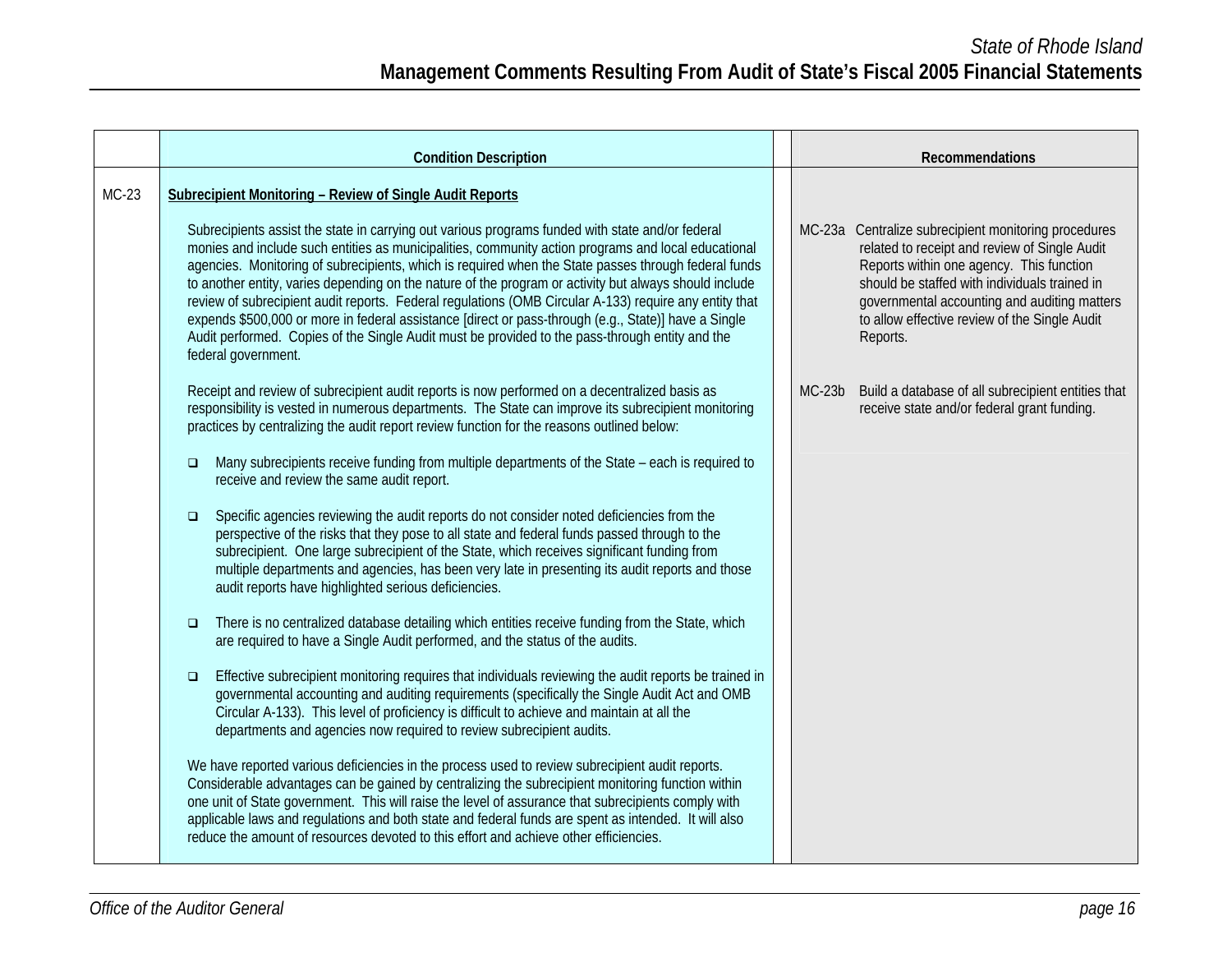|         | <b>Condition Description</b>                                                                                                                                                                                                                                                                                                                                                                                                                                                                                                                                                                                                                                                                                                                                                                                                                                                                                                                                                                                                                                                                                                                                                                                                                                                                                                                                                   | <b>Recommendations</b>                                                                                                                                                                                                              |
|---------|--------------------------------------------------------------------------------------------------------------------------------------------------------------------------------------------------------------------------------------------------------------------------------------------------------------------------------------------------------------------------------------------------------------------------------------------------------------------------------------------------------------------------------------------------------------------------------------------------------------------------------------------------------------------------------------------------------------------------------------------------------------------------------------------------------------------------------------------------------------------------------------------------------------------------------------------------------------------------------------------------------------------------------------------------------------------------------------------------------------------------------------------------------------------------------------------------------------------------------------------------------------------------------------------------------------------------------------------------------------------------------|-------------------------------------------------------------------------------------------------------------------------------------------------------------------------------------------------------------------------------------|
| $MC-24$ | Drawdowns of Federal Funds                                                                                                                                                                                                                                                                                                                                                                                                                                                                                                                                                                                                                                                                                                                                                                                                                                                                                                                                                                                                                                                                                                                                                                                                                                                                                                                                                     |                                                                                                                                                                                                                                     |
|         | Each agency administering a federal program is responsible for drawing federal funds for that program.<br>Federal regulations govern the timing of these draws of federal cash – the federal government generally<br>prohibits drawing cash before expenditures are actually made.<br>Federal grant revenue for the State approximates \$2.0 billion this year. Consequently, the timing of<br>receipt of these funds has a significant impact on the State's overall cash management. We have<br>reported for many years that the State does not have adequate controls in place to ensure compliance<br>with federal cash management requirements. In many instances, agencies do not draw federal cash as<br>frequently as permitted by federal requlations thereby adversely impacting the State's overall cash<br>management.<br>We believe responsibility for the drawing of federal funds should be vested in the Office of the General<br>Treasurer where cash management for federal programs could be integrated with other cash<br>management objectives. The function of drawing federal cash should be automated as part of a<br>comprehensive integrated accounting system. As allowable expenditures are recorded for federal<br>programs in the State's accounting system, cash would be drawn by electronic funds transfer into the<br>State's bank accounts. | $MC-24$<br>Vest responsibility for drawing federal funds with<br>the Office of the General Treasurer. Automate<br>the drawing of federal funds as part of the<br>implementation of a comprehensive integrated<br>accounting system. |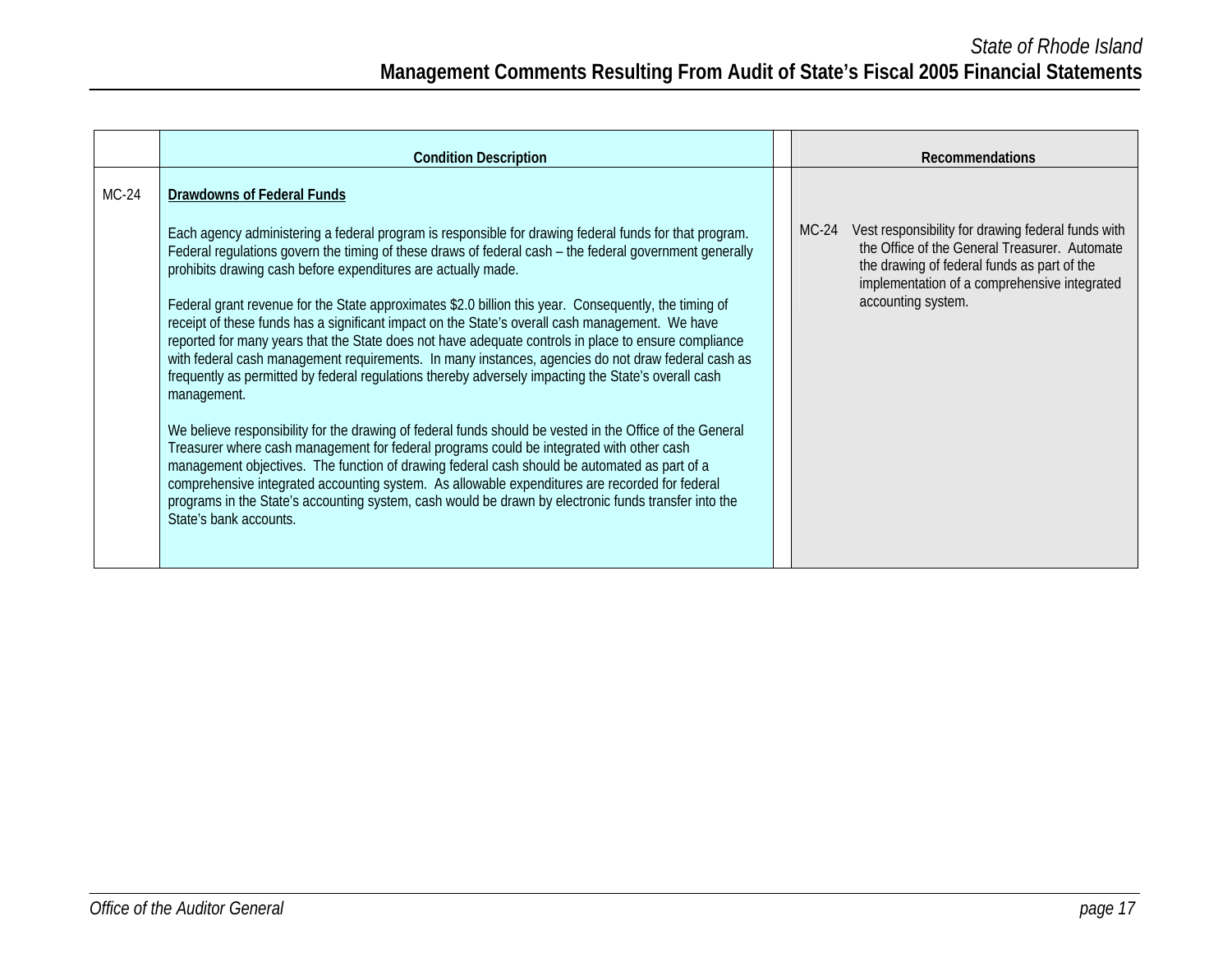*The following statements issued by the Governmental Accounting Standards Board (GASB) will impact the State's financial reporting beginning in Fiscal 2006 and subsequent years. Advance planning is important to ensure that required information is available to implement these new standards when required.* 

| <b>GASB Statement</b>                                                                                                          | <b>Description</b>                                                                                                                                                                                                                                                                                                                                                                                                                                                                                                                                                                                                                    | <b>Effective</b><br>Date                                                          | <b>Implementation Issues</b>                                                                                                                                                                                                                                                                                                                                                                                                                                            |
|--------------------------------------------------------------------------------------------------------------------------------|---------------------------------------------------------------------------------------------------------------------------------------------------------------------------------------------------------------------------------------------------------------------------------------------------------------------------------------------------------------------------------------------------------------------------------------------------------------------------------------------------------------------------------------------------------------------------------------------------------------------------------------|-----------------------------------------------------------------------------------|-------------------------------------------------------------------------------------------------------------------------------------------------------------------------------------------------------------------------------------------------------------------------------------------------------------------------------------------------------------------------------------------------------------------------------------------------------------------------|
| Statement No. 42 -<br><b>Impairment of Capital Assets and</b><br>for Insurance Recoveries                                      | This Statement establishes accounting and financial<br>reporting standards for impairment of capital assets. A<br>capital asset is considered impaired when its service<br>utility has declined significantly and unexpectedly. This<br>Statement also clarifies and establishes accounting<br>requirements for insurance recoveries.                                                                                                                                                                                                                                                                                                 | Effective for periods<br>beginning after<br>December 15, 2004<br>Fiscal Year 2006 | State may need to assess their major reported<br>capital assets for potential impairment. For<br>assets determined to be impaired, the State will<br>need to adjust asset carrying amounts and/or<br>estimated useful lives.                                                                                                                                                                                                                                            |
| Statement No. 43 -<br><b>Financial Reporting for</b><br><b>Postemployment Benefit Plans</b><br><b>Other Than Pension Plans</b> | This Statement establishes uniform financial reporting<br>standards for "other postemployment benefits" (OPEB)<br>plans and supersedes the interim guidance included in<br>Statement No. 26, Financial Reporting for<br>Postemployment Healthcare Plans Administered by<br>Defined Benefit Pension Plans. The approach followed<br>in this Statement generally is consistent with the<br>approach adopted in Statement No. 25, Financial<br>Reporting for Defined Benefit Pension Plans and Note<br>Disclosures for Defined Contribution Plans, with<br>modifications to reflect differences between pension<br>plans and OPEB plans. | Effective for periods<br>beginning after<br>December 15, 2005<br>Fiscal Year 2007 | Statement No. 45, which is closely related to<br>Statement No.43, includes the majority of<br>implementation issues relating to OPEB financial<br>reporting requirements. The applicability of<br>Statement No.43 will be relevant if the State opts<br>to account for its OPEB plan in a trust fund. The<br>State should begin considering the accounting<br>treatment of its OPEB plan in preparation of the<br>future implementation of Statements No. 43 and<br>45. |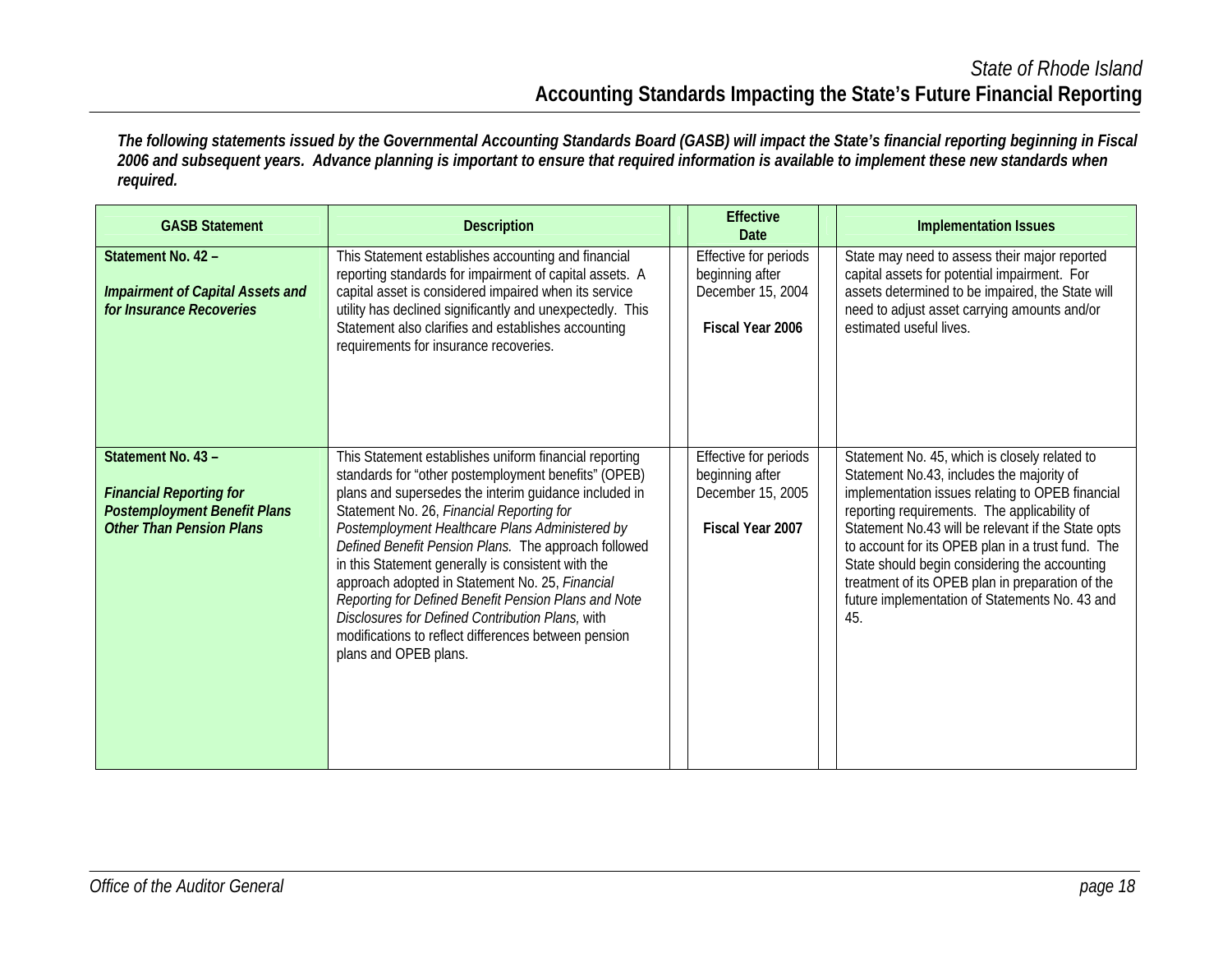*State of Rhode Island*  **Accounting Standards Impacting the State's Future Financial Reporting** 

| <b>GASB Statement Title</b>                                                                                                                                | <b>Description</b>                                                                                                                                                                                                                                                                                                                                                                                                                                                                                                                                                                                                     | <b>Effective</b><br><b>Date</b>                                                             | <b>Implementation Issues</b>                                                                                                                                                                                                                                                                                                                                                                                                                                                   |
|------------------------------------------------------------------------------------------------------------------------------------------------------------|------------------------------------------------------------------------------------------------------------------------------------------------------------------------------------------------------------------------------------------------------------------------------------------------------------------------------------------------------------------------------------------------------------------------------------------------------------------------------------------------------------------------------------------------------------------------------------------------------------------------|---------------------------------------------------------------------------------------------|--------------------------------------------------------------------------------------------------------------------------------------------------------------------------------------------------------------------------------------------------------------------------------------------------------------------------------------------------------------------------------------------------------------------------------------------------------------------------------|
| Statement No. 44 -<br><b>Economic Condition Reporting:</b><br>The Statistical Section - an<br>amendment of NCGA Statement 1                                | This Statement amends the portions of NCGA Statement 1,<br>Governmental Accounting and Financial Reporting<br>Principles, that guide the preparation of the statistical<br>section. The Statistical Section presents detailed<br>information, typically for ten-year periods, that assists users<br>in identifying trends and utilizing the basic financial<br>statements, notes to basic financial statements, and<br>required supplementary information to assess the economic<br>condition of a government.                                                                                                         | <b>Effective for</b><br>periods beginning<br>after June 15,<br>2005<br>Fiscal Year 2006     | This Statement may change the data required to be<br>included in the Statistical Section of the State's<br>CAFR. Because this Statement adds new<br>information and clarifies many existing required<br>elements, the State will need to identify required<br>changes to its current Statistical Section to avoid<br>delays in the preparation of the fiscal 2006 CAFR.                                                                                                        |
| Statement No. 45 -<br><b>Accounting and Financial</b><br><b>Reporting by Employers for</b><br><b>Postemployment Benefits Other</b><br><b>Than Pensions</b> | This Statement establishes standards for the measurement,<br>recognition, and display of OPEB expense/expenditures and<br>related liabilities (assets), note disclosures, and, if<br>applicable, required supplementary information (RSI) in the<br>financial reports of state and local governmental employers.<br>The basic purpose of this Statement is to require accounting<br>for OPEB in a manner similar to pension benefits, which<br>means reporting the costs related to such benefits in the<br>period in which the exchange occurs in contrast to when the<br>benefits are paid (often many years later). | <b>Effective for</b><br>periods beginning<br>after December 15,<br>2006<br>Fiscal Year 2008 | This Statement will require the State to:<br>Recognize the cost of OPEB benefits when<br>$\Box$<br>the related services are received by the<br>employer.<br>Provide information about the actuarial<br>□<br>accrued liabilities for promised benefits<br>associated with past services and whether<br>and to what extent those benefits have been<br>funded.<br>Provide information useful in assessing<br>$\Box$<br>potential demands on the employer's future<br>cash flows. |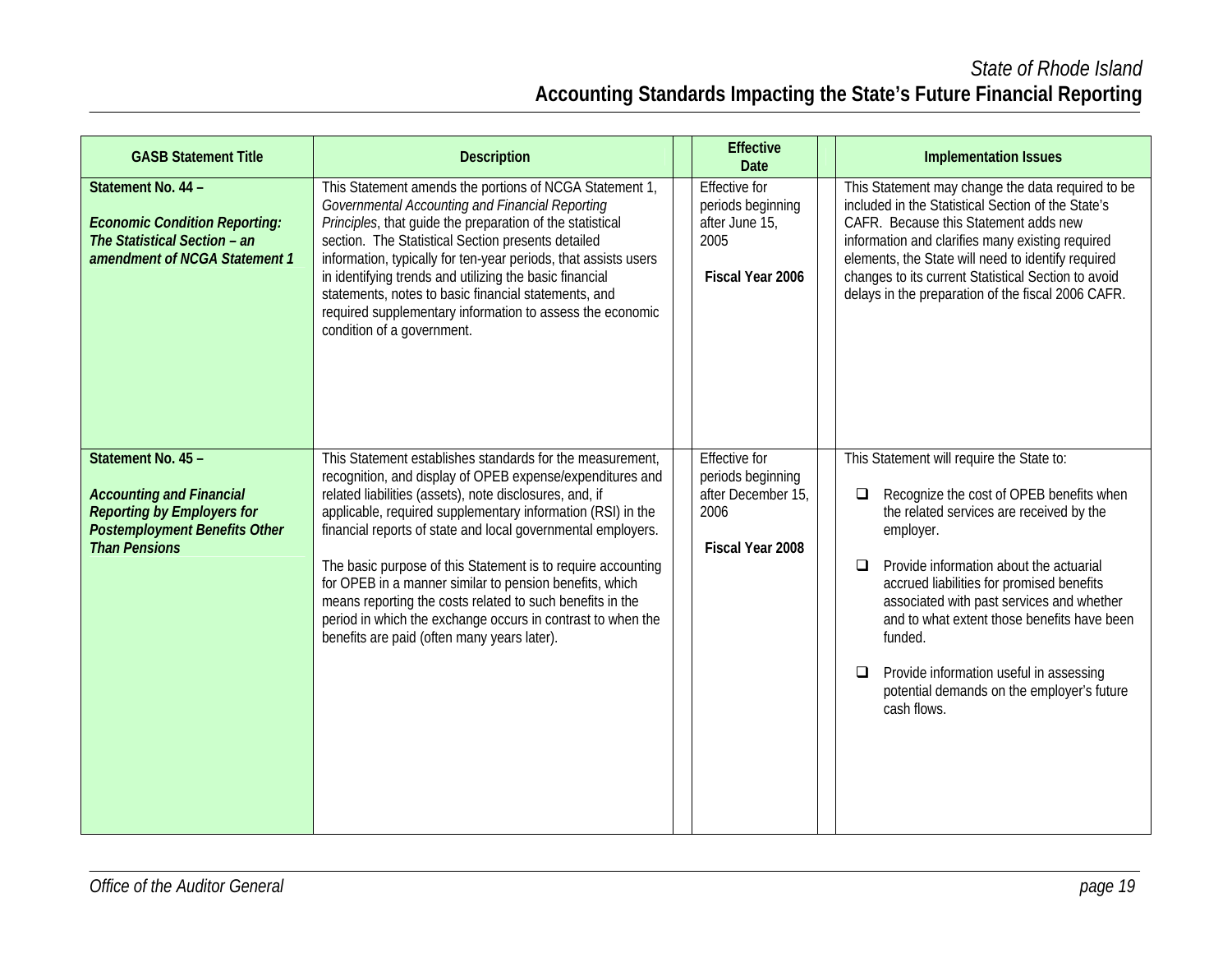*State of Rhode Island*  **Accounting Standards Impacting the State's Future Financial Reporting** 

| <b>GASB Statement Title</b>                                                                                                 | <b>Purpose and Description</b>                                                                                                                                                                                                                                                                                                                                                                                                                                                                                                                                                                                                                                                                                                                                                                        | <b>Effective</b><br><b>Date</b>                                                         | <b>Implementation Issues</b>                                                                                                                                                                                                                                                                                                           |
|-----------------------------------------------------------------------------------------------------------------------------|-------------------------------------------------------------------------------------------------------------------------------------------------------------------------------------------------------------------------------------------------------------------------------------------------------------------------------------------------------------------------------------------------------------------------------------------------------------------------------------------------------------------------------------------------------------------------------------------------------------------------------------------------------------------------------------------------------------------------------------------------------------------------------------------------------|-----------------------------------------------------------------------------------------|----------------------------------------------------------------------------------------------------------------------------------------------------------------------------------------------------------------------------------------------------------------------------------------------------------------------------------------|
| Statement No. 46 -<br><b>Net Assets Restricted by</b><br>Enabling Legislation - an<br>amendment of GASB Statement<br>No. 34 | This Statement attempts to clarify the GASB Statement No.<br>34 requirement that limitations on the use of net assets<br>imposed by enabling legislation be reported as restricted net<br>assets. This Statement clarifies that a legally enforceable<br>enabling legislation restriction is one that a party external to<br>a government - such as citizens, public interest groups, or<br>the judiciary - can compel a government to honor.<br>This statement also specifies the accounting and financial<br>reporting requirements if new enabling legislation replaces<br>existing enabling legislation or if legal enforceability is<br>reevaluated. Finally, this statement requires governments to<br>disclose the portion of total net assets that are restricted by<br>enabling legislation. | <b>Effective for</b><br>periods beginning<br>after June 15,<br>2005<br>Fiscal Year 2006 | This statement will require the State to ensure that<br>restricted net assets conform with new financial<br>reporting guidance.                                                                                                                                                                                                        |
| Statement No. 47 -<br><b>Accounting for Termination</b><br><b>Benefits</b>                                                  | This Statement establishes accounting standards for<br>termination benefits. This Statement outlines the required<br>accounting for voluntary and involuntary termination benefits<br>on both an accrual and modified-accrual basis.<br>In addition, this Statement requires employers to disclose a<br>description of the termination benefit arrangement, the cost<br>of the termination benefits, and significant methods and<br>assumptions used to determine termination benefit liabilities.                                                                                                                                                                                                                                                                                                    | Effective for<br>periods beginning<br>after June 15,<br>2005<br>Fiscal Year 2006        | Current termination practices suggest that this<br>Statement may not significantly impact the State's<br>financial reporting. In these rare instances, the State<br>will need to differentiate between more normal<br>reimbursement for unused compensatory time and<br>amounts paid as termination benefits such as<br>severance pay. |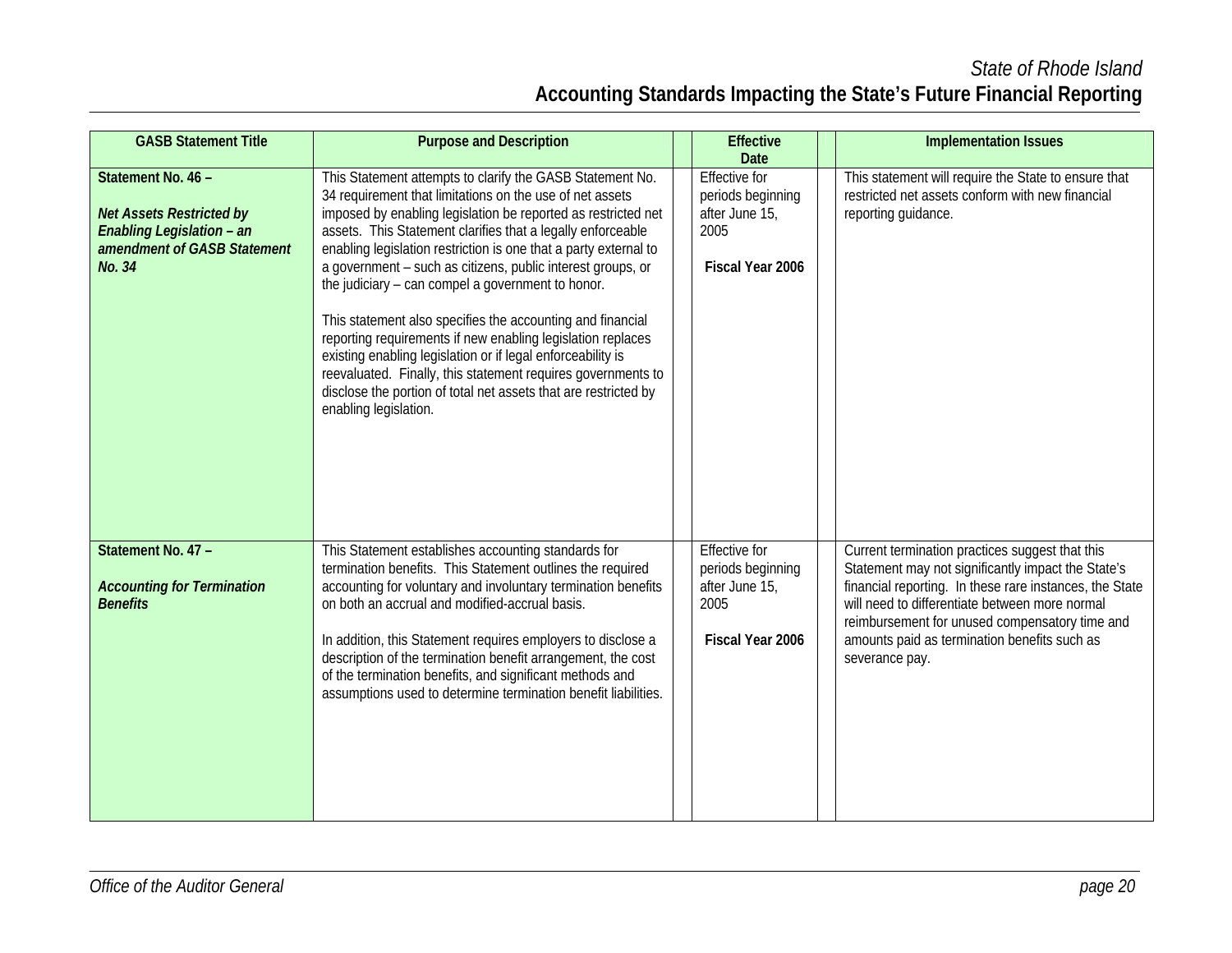The following corrective action plan was developed by the State's management in response to our management comments.

|        | <b>Action Planned</b>                                                                                                                                                                                                                                                                                                                                                                                                                                                                                                                                                                                                                                                                                                                                                                                                                                                                                                                                                                                                                                                                                                                                                                                                                                                                                                                                                                                                                                                                                                                                                                                                                                                                                                                                                                                                                                                                                                                                                                                                                                                                                                                                                                                                                                                          | Contact<br>Person(s)      | Planned<br><b>Completion Date</b> |
|--------|--------------------------------------------------------------------------------------------------------------------------------------------------------------------------------------------------------------------------------------------------------------------------------------------------------------------------------------------------------------------------------------------------------------------------------------------------------------------------------------------------------------------------------------------------------------------------------------------------------------------------------------------------------------------------------------------------------------------------------------------------------------------------------------------------------------------------------------------------------------------------------------------------------------------------------------------------------------------------------------------------------------------------------------------------------------------------------------------------------------------------------------------------------------------------------------------------------------------------------------------------------------------------------------------------------------------------------------------------------------------------------------------------------------------------------------------------------------------------------------------------------------------------------------------------------------------------------------------------------------------------------------------------------------------------------------------------------------------------------------------------------------------------------------------------------------------------------------------------------------------------------------------------------------------------------------------------------------------------------------------------------------------------------------------------------------------------------------------------------------------------------------------------------------------------------------------------------------------------------------------------------------------------------|---------------------------|-----------------------------------|
| $MC-1$ | The State Controller will develop and implement policies and procedures to<br>prevent, deter and detect fraud in conjunction with the Financial Integrity and<br>Accountability policies and procedures.                                                                                                                                                                                                                                                                                                                                                                                                                                                                                                                                                                                                                                                                                                                                                                                                                                                                                                                                                                                                                                                                                                                                                                                                                                                                                                                                                                                                                                                                                                                                                                                                                                                                                                                                                                                                                                                                                                                                                                                                                                                                       | Lawrence<br>Franklin, Jr. | 9/30/2006                         |
| $MC-2$ | The State Controller is working with the State Department of Transportation,<br>Department of Mental Health, Retardation and Hospitals and Department of<br>Environmental Management to accumulate the necessary infrastructure data to<br>comply with GASB's retroactive infrastructure reporting requirements by June 30,<br>2006.                                                                                                                                                                                                                                                                                                                                                                                                                                                                                                                                                                                                                                                                                                                                                                                                                                                                                                                                                                                                                                                                                                                                                                                                                                                                                                                                                                                                                                                                                                                                                                                                                                                                                                                                                                                                                                                                                                                                           | Lawrence<br>Franklin, Jr. | 6/30/2006                         |
| $MC-3$ | GASB Statement No. 40 was implemented by the State in FY 2005. During the<br>course of the implementation we observed some disclosures that need to be<br>enhanced for FY 2006. These items have been documented and we are working<br>to insure the necessary data is gathered and added to the note. In addition, we<br>will gather the information needed to comply with the recommendation<br>concerning "Funds on deposit with fiscal agent".                                                                                                                                                                                                                                                                                                                                                                                                                                                                                                                                                                                                                                                                                                                                                                                                                                                                                                                                                                                                                                                                                                                                                                                                                                                                                                                                                                                                                                                                                                                                                                                                                                                                                                                                                                                                                             | Peter Keenan              | 9/30/2006                         |
| $MC-4$ | The DBC software product currently being implemented will allow premiums and<br>discounts to be accumulated and amortized under the interest method.                                                                                                                                                                                                                                                                                                                                                                                                                                                                                                                                                                                                                                                                                                                                                                                                                                                                                                                                                                                                                                                                                                                                                                                                                                                                                                                                                                                                                                                                                                                                                                                                                                                                                                                                                                                                                                                                                                                                                                                                                                                                                                                           | Peter Keenan              | 6/30/2006                         |
| $MC-5$ | The Budget Office prepares two types of budget documents for release to the<br>public and the General Assembly: the annual appropriations act, a legal<br>document which includes proposed supplemental appropriations for the current<br>year and recommended amount for the budget year by appropriation line item,<br>and six technical/policy documents that provide descriptive explanations and<br>account detail relating to appropriation line item expenditures.<br>The annual appropriations act is structured to present supplemental<br>appropriations and budget year appropriations programmatically by source of<br>funds and line item for each department. The document shows the general<br>revenues, federal funds, restricted receipts, and other funds appropriations for<br>each program in each department. Other funds appropriations are further broken<br>out to show the source of other funds, such as the Rhode Island Capital Fund,<br>Gasoline Tax, Temporary Disability Insurance Fund, Employment Security Trust<br>Fund, and University and College Funds. For most departments, all<br>appropriation line items are within the General Fund, however, for several<br>departments a portion of the appropriation line items in the department are either<br>a separate fund (e.g., Temporary Disability Insurance Trust Fund and<br>Employment Security Trust Fund) or part of a separate fund. Federal funds<br>appropriation lines in RIHEAA, RI Public Telecommunications Authority, and<br>RIDOT are part of separate funds. Rhode Island Capital Fund, which is actually<br>in the Bond Capital Fund, is budgeted generally in the General Fund and cash is<br>transferred in as a resource. However, for the Board of Governors/Higher<br>Education it is budgeted in the Board of Governors/Higher Education Fund. If the<br>appropriations act is restructured to appropriate monies by fund, the document<br>would lose its programmatic integrity. Besides the General Fund, appropriations<br>would be spread across numerous funds, including the University-College Fund,<br>the Temporary Disability Insurance Fund, Intermodal Surface Transportation<br>Fund, State Employees Retirement Fund, the Public Telecommunications | Rosemary<br>Gallogly      |                                   |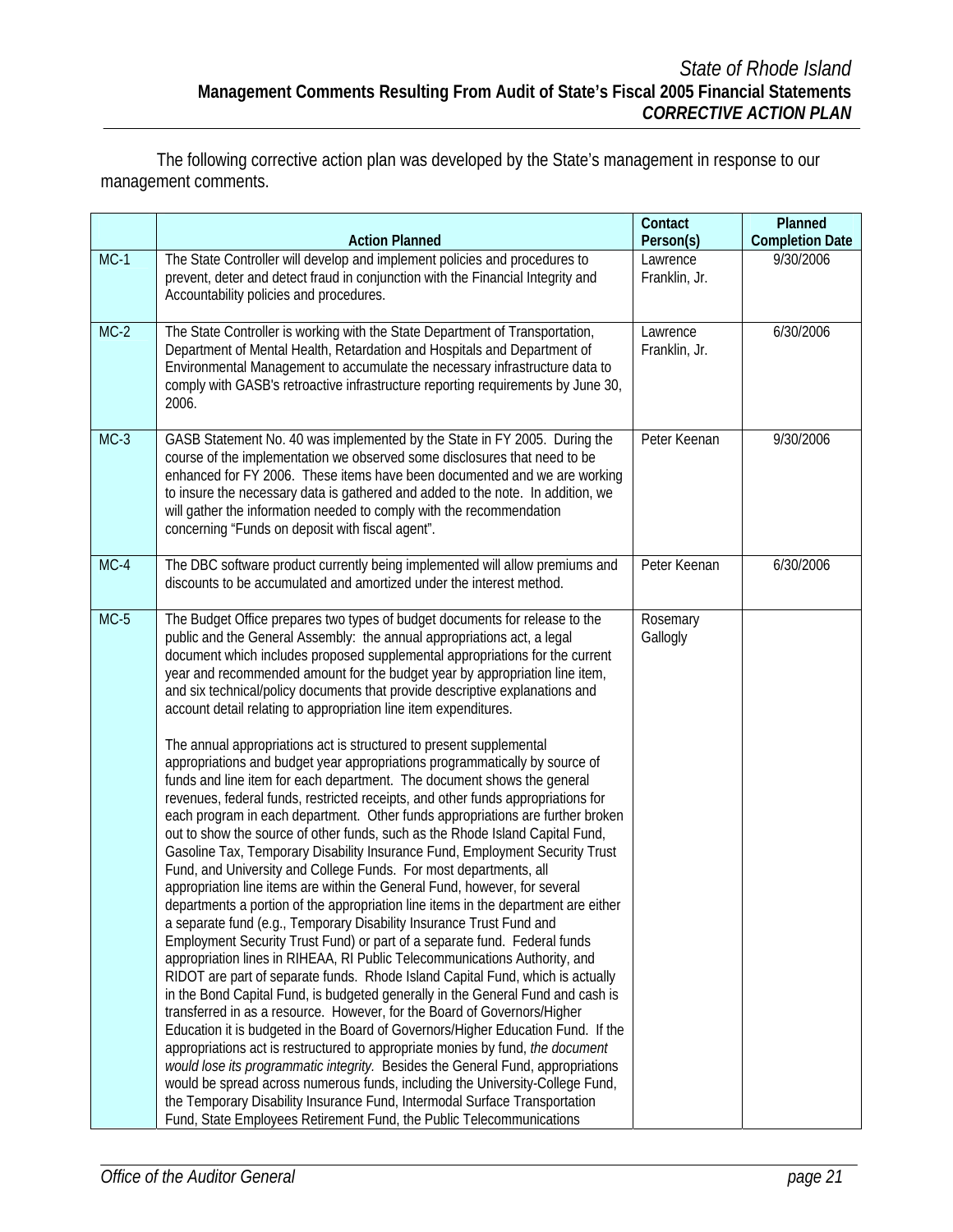|        |                                                                                                                                                                                                                                                                                                                                                                                                                                                                                                                                                                                                                                                                                                                                                                                                                                                                                                                                                                                                                                                                                                                                                                                                                                                                                                                                                                                                                                                                                                                                                                                                                                                                                                                                                                                                                                                                                                                                                                                                                                                                                                                                                                                                                                                                                                                                                                                                                                                                                                                                                                                                                                                      | Contact             | Planned                |
|--------|------------------------------------------------------------------------------------------------------------------------------------------------------------------------------------------------------------------------------------------------------------------------------------------------------------------------------------------------------------------------------------------------------------------------------------------------------------------------------------------------------------------------------------------------------------------------------------------------------------------------------------------------------------------------------------------------------------------------------------------------------------------------------------------------------------------------------------------------------------------------------------------------------------------------------------------------------------------------------------------------------------------------------------------------------------------------------------------------------------------------------------------------------------------------------------------------------------------------------------------------------------------------------------------------------------------------------------------------------------------------------------------------------------------------------------------------------------------------------------------------------------------------------------------------------------------------------------------------------------------------------------------------------------------------------------------------------------------------------------------------------------------------------------------------------------------------------------------------------------------------------------------------------------------------------------------------------------------------------------------------------------------------------------------------------------------------------------------------------------------------------------------------------------------------------------------------------------------------------------------------------------------------------------------------------------------------------------------------------------------------------------------------------------------------------------------------------------------------------------------------------------------------------------------------------------------------------------------------------------------------------------------------------|---------------------|------------------------|
|        | <b>Action Planned</b><br>Authority Fund, the Higher Education Assistance Authority Fund, and various<br>others. Due to space limitations associated with the printed appropriations act,<br>additional columns cannot be reasonably added to show appropriations for each<br>fund. For these reasons, the Budget Office believes it is not practical to show<br>appropriations by fund in the appropriations act. Furthermore, it would not<br>enhance programmatic presentation of appropriations.<br>As noted above, the Budget Office publishes six budget documents that provide<br>descriptive explanations and account detail relating to line items in the<br>appropriation act. These include the Executive Summary, the Budget, the<br>Technical Appendix, the Personnel Supplement, the Capital Budget, and the<br>Budget As Enacted. The Technical Appendix provides a detailed listing of<br>expenditures by department, program, and account that make up the<br>appropriation line items. The data shown for each account include a nine-digit<br>legacy account number, an eight-digit RISAIL account number, an account<br>name, two years of expenditure history, the enacted appropriation for the current<br>year, the revised appropriation for the current year, and the recommended<br>appropriation for the budget year. Associated with each eight-digit RISAIL<br>account number is an additional four-digit fund/agency number prefix, where the<br>first two digits represent the "fund" identifier and the last two digits represent the<br>"agency or department number" identifier. A "1073" prefix for example, indicates<br>that the account is in the General Fund (digits 10) and the part of the Department<br>of Labor and Training (digits 73). A "6473" prefix indicates the account is in the<br>Employment Security Trust Fund (digits 64) and, again, part of the Department of<br>Labor and Training. While historically the Budget Office has not included the<br>fund/agency prefix identifier with each RISAIL account number listed in the<br>Technical Appendix, the Budget Office will do so in the future to enhance<br>comparisons of budget to actual expenditures by fund when the RIFANS system<br>provides ease in reporting function. Also, the Budget Office will provide in the<br>Technical Appendix a summary page showing expenditures by fund. The Budget<br>office is not in a position to obligate that such a schedule would be provided by<br>the General Assembly for the enacted budget. However, the Budget Office could<br>likely produce one from the enacted budget database. | Person(s)           | <b>Completion Date</b> |
| MC-6   | New techniques to better estimate taxes receivable and related liabilities for<br>estimated refunds payable are currently being developed by Accounts and<br>Control.                                                                                                                                                                                                                                                                                                                                                                                                                                                                                                                                                                                                                                                                                                                                                                                                                                                                                                                                                                                                                                                                                                                                                                                                                                                                                                                                                                                                                                                                                                                                                                                                                                                                                                                                                                                                                                                                                                                                                                                                                                                                                                                                                                                                                                                                                                                                                                                                                                                                                | Peter Keenan        | 7/31/2006              |
| $MC-7$ | We will review the existing format of the Management Discussion and Analysis to<br>insure it complies with the GASB requirements.                                                                                                                                                                                                                                                                                                                                                                                                                                                                                                                                                                                                                                                                                                                                                                                                                                                                                                                                                                                                                                                                                                                                                                                                                                                                                                                                                                                                                                                                                                                                                                                                                                                                                                                                                                                                                                                                                                                                                                                                                                                                                                                                                                                                                                                                                                                                                                                                                                                                                                                    | Peter Keenan        | 9/30/2006              |
| $MC-8$ | D. H. S. continues to review and evaluate the Medicaid expenditure data and the<br>average lag period to process all Medicaid claims to determine the liability at<br>June 30, the end of the State Fiscal Year. The complexity of the Medicaid<br>Program along with ongoing policy changes at the State and Federal level has an<br>effect on this process. All medical service types of expenditures are included in<br>this process. The larger service types, hospitals and pharmacy appear to be the<br>area of concern of the auditors. D. H. S. will address these concerns as we<br>estimate the Medicaid liability.                                                                                                                                                                                                                                                                                                                                                                                                                                                                                                                                                                                                                                                                                                                                                                                                                                                                                                                                                                                                                                                                                                                                                                                                                                                                                                                                                                                                                                                                                                                                                                                                                                                                                                                                                                                                                                                                                                                                                                                                                        | <b>Ronald Lebel</b> | 6/30/2006              |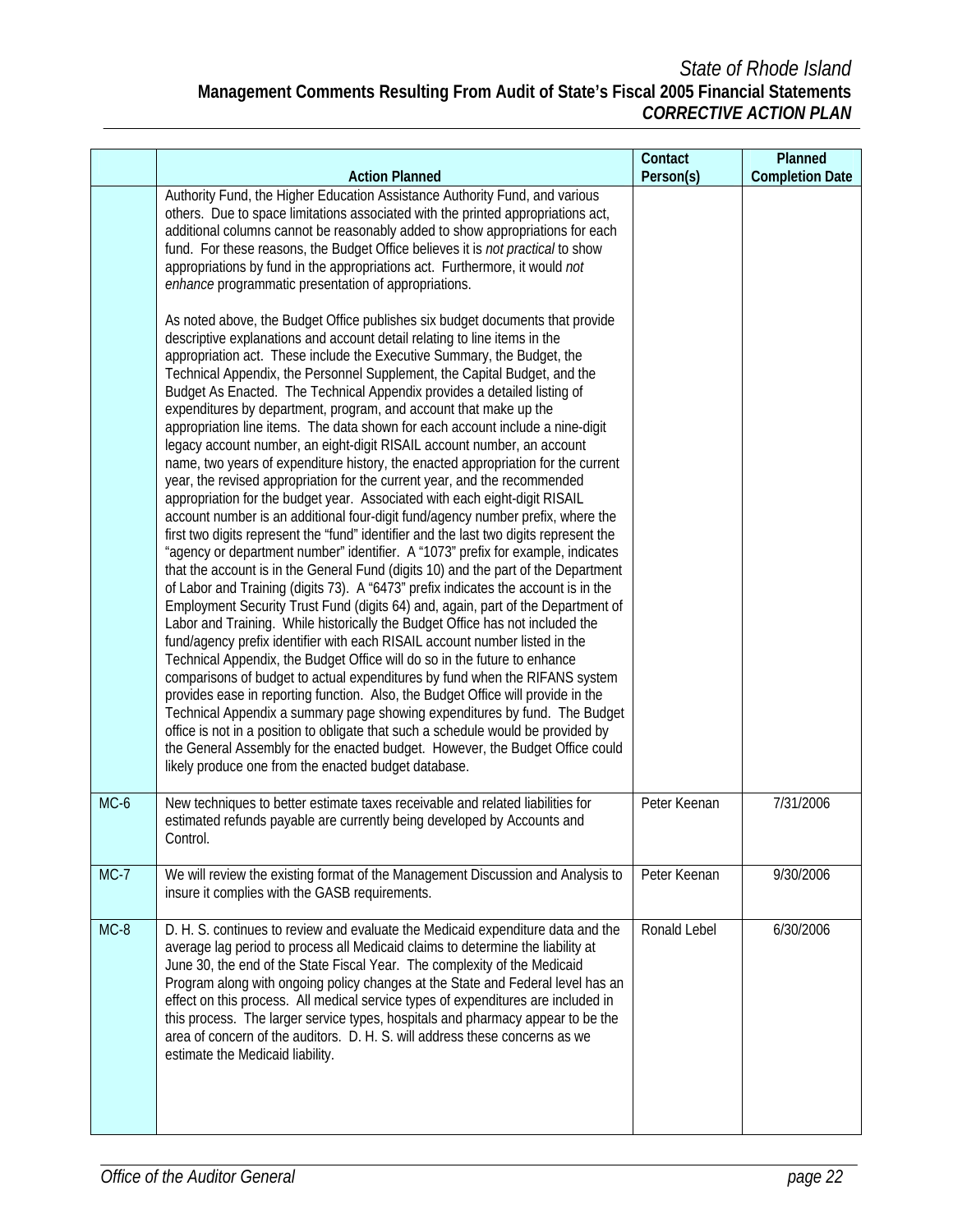|               |                                                                                                                                                                                                                                                                                                                                                                                                                                                                                                                                                                                                                    | Contact                                                              | Planned                |
|---------------|--------------------------------------------------------------------------------------------------------------------------------------------------------------------------------------------------------------------------------------------------------------------------------------------------------------------------------------------------------------------------------------------------------------------------------------------------------------------------------------------------------------------------------------------------------------------------------------------------------------------|----------------------------------------------------------------------|------------------------|
|               | <b>Action Planned</b>                                                                                                                                                                                                                                                                                                                                                                                                                                                                                                                                                                                              | Person(s)                                                            | <b>Completion Date</b> |
| $MC-9$        | The Budget Office has complied with 35-3-25 of the RI General Laws which<br>requires that all debt service be included in the budget of the Department of<br>Administration. This has required paper transactions at year end for the Higher<br>Education auxiliary enterprises. The Budget Office agrees that compliance with<br>this law results in a double count on the financial statements, with debt service<br>expenditures being reflected in DOA and on the Higher Education statements.<br>The Budget Office is concerned that making the recommended change would<br>result in a violation of the law. | Rosemary<br>Gallogly                                                 |                        |
| <b>MC-10a</b> | Recommendation MC-10a was implemented in FY 2005.                                                                                                                                                                                                                                                                                                                                                                                                                                                                                                                                                                  | Peter Keenan                                                         | <b>NA</b>              |
| $MC-10b$      | Recommendation MC-10b- We disagree; using the RI Economic Development<br>Corporation (RIEDC) as an example RIEDC receives funds from the State for at<br>least three purposes:                                                                                                                                                                                                                                                                                                                                                                                                                                     |                                                                      |                        |
|               | operating assistance<br>1.<br>2.<br>legislative grants which are reimbursements for specific actions performed<br>that are in line with their corporate purpose (goods and services)<br>pass through funds (debt service related to Fidelity bonds).<br>3.                                                                                                                                                                                                                                                                                                                                                         |                                                                      |                        |
|               | RIEDC may show the total as payments from the State on their financial<br>statements. In the State's financial statements, where we are required to<br>disclose significant transactions with discretely presented component units, we<br>believe that it is appropriate to present only the operating assistance.                                                                                                                                                                                                                                                                                                 |                                                                      |                        |
| <b>MC-11</b>  | We will review the content of the notes to insure they comply with the GASB<br>requirements.                                                                                                                                                                                                                                                                                                                                                                                                                                                                                                                       | Peter Keenan                                                         | 9/30/2006              |
| <b>MC-12a</b> | Tax receivables based on data from IRS are presently coded in "9200"<br>batches.                                                                                                                                                                                                                                                                                                                                                                                                                                                                                                                                   | R. Gary Clark                                                        |                        |
| MC-12b        | A report has been requested from programmers to measure impact. We will<br>review with Auditor General's staff to determine whether the allowance on<br>receivable balances derived from IRS data is adequate.                                                                                                                                                                                                                                                                                                                                                                                                     |                                                                      |                        |
| $MC-13$       | This batch import program will be converted from legacy account numbers to<br>RISAIL account numbers by June 30, 2006. The account number conversion will<br>resolve this audit finding.                                                                                                                                                                                                                                                                                                                                                                                                                           | Lawrence<br>Franklin, Jr.                                            | 6/30/2006              |
| <b>MC-14</b>  | This policy has been changed to exclude part pay accounts.                                                                                                                                                                                                                                                                                                                                                                                                                                                                                                                                                         | R. Gary Clark                                                        |                        |
| $MC-15$       | After reviewing this issue with The Office of Accounts and Control and the<br>Budget Office, it was determined that the two methods would remain as one<br>method: accounts on a cash basis and the other accounts on an accrual basis.                                                                                                                                                                                                                                                                                                                                                                            | R. Gary Clark,<br>Lawrence<br>Franklin, Jr.,<br>Rosemary<br>Gallogly |                        |
| $MC-16$       | This would require substantial re-writes to all systems and additional personnel<br>to reconcile these entries. We would like to do both but it does not appear<br>economically feasible. We have controls in place where supervisors must<br>initial the ARC's sent to Data Entry based on previous audit recommendations.                                                                                                                                                                                                                                                                                        | R. Gary Clark                                                        |                        |